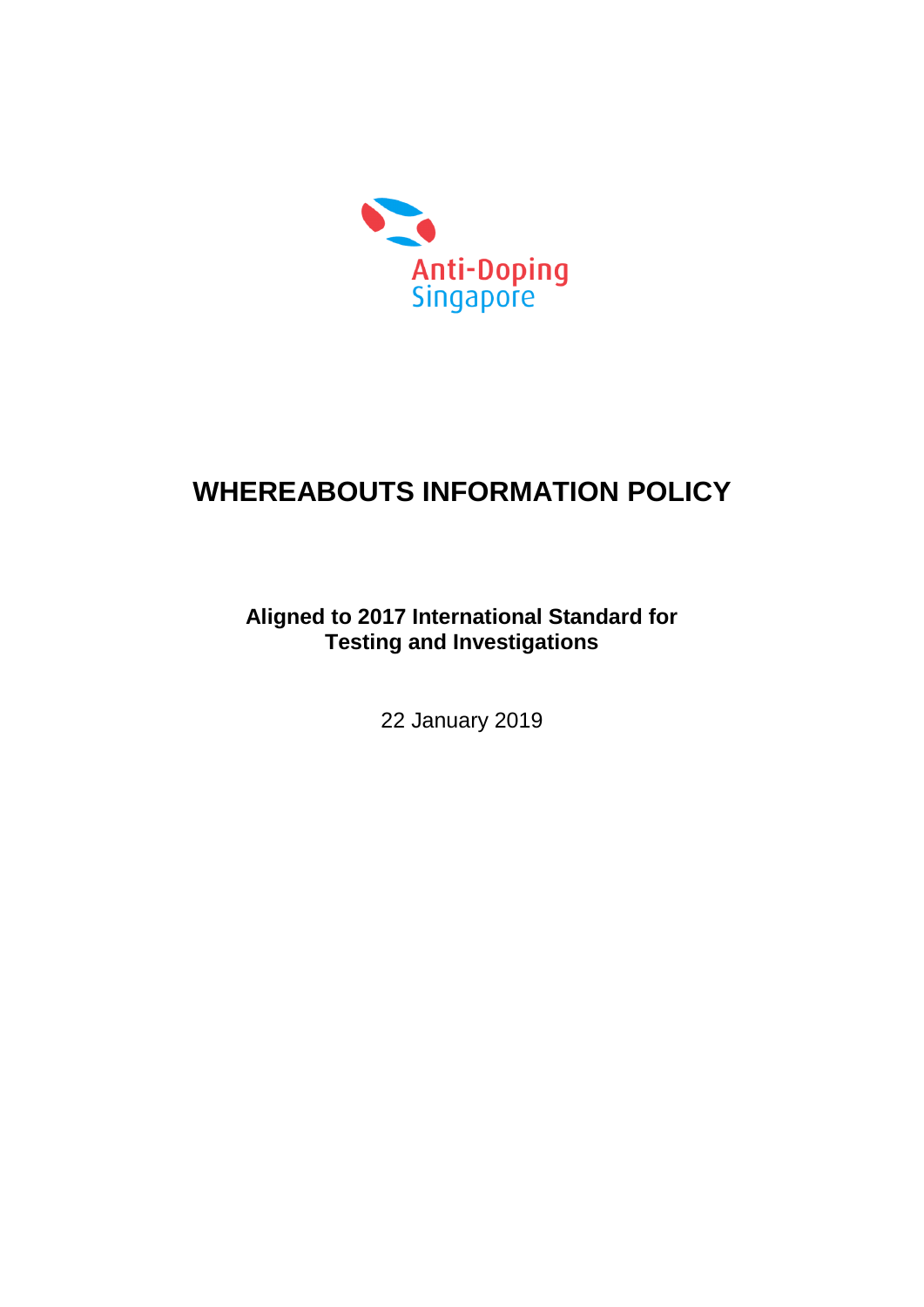# **TABLE OF CONTENTS**

| 1         |                                                                                          |  |
|-----------|------------------------------------------------------------------------------------------|--|
| 2         |                                                                                          |  |
| 3         |                                                                                          |  |
| 3A        |                                                                                          |  |
| 3B        |                                                                                          |  |
| 3C        |                                                                                          |  |
| 4         |                                                                                          |  |
| 5         |                                                                                          |  |
| <b>5A</b> | At Locations Specified for 60-minute Time Slot (Applicable to ADS RTP Athletes only)  10 |  |
| 5B        |                                                                                          |  |
| 6         |                                                                                          |  |
| 6A        |                                                                                          |  |
| 6B        |                                                                                          |  |
| 7         |                                                                                          |  |
| 8         |                                                                                          |  |
| 9         |                                                                                          |  |
|           |                                                                                          |  |
|           |                                                                                          |  |
|           |                                                                                          |  |
|           |                                                                                          |  |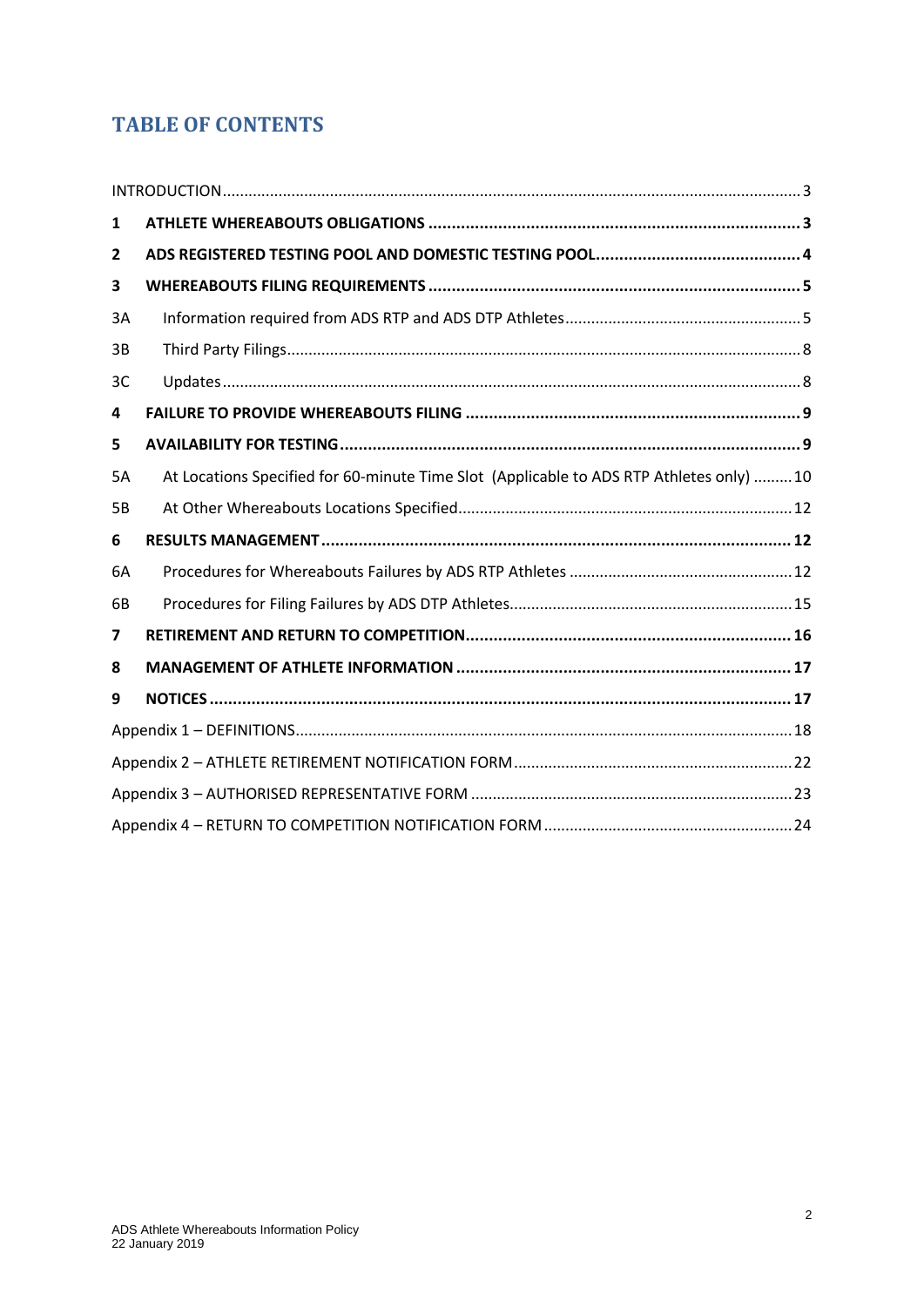### <span id="page-2-0"></span>**INTRODUCTION**

Anti-Doping Singapore (ADS) recognises that effective Out-of-Competition Testing programmes are essential to the fight against doping in sport and effective Out-of-Competition Testing depends upon accurate and complete Athlete whereabouts information.

The International Standard for Testing and Investigations (ISTI) requires all National Anti-Doping Organisations (NADO) and International Federations (IF) to establish a Registered Testing Pool (RTP) for the purpose of establishing an effective Out-of-Competition Testing program. The ISTI also allows for another tier of Athletes from whom some whereabouts information and other useful information are collected for Out-of-Competition Testing, to which ADS has established a Domestic Testing Pool (DTP) to increase the effectiveness of its Out-of-Competition Testing program.

Athletes in the ADS RTP shall comply with the whereabouts requirements stipulated in the World Anti-Doping Code ("Code"), the ISTI and those in the ADS Whereabouts Information Policy ("Policy").

Athletes in the ADS DTP shall also comply with some of the whereabouts requirements stipulated in the Code and the ISTI. This Policy shall specify those requirements that the ADS DTP Athlete must comply with.

This Policy is based on the Code and the ISTI, which will be the default standard for issues not mentioned here. The Introduction, Definitions (Appendix 1) and other appendices shall also be considered integral parts of this policy. All stakeholders should always consult the ADS website (www.antidoping.org.sg) for the latest version of all relevant documents.

#### <span id="page-2-1"></span>**1 ATHLETE WHEREABOUTS OBLIGATIONS**

Whereabouts obligations for Athletes in the ADS RTP and ADS DTP include:

- 1.1 Providing accurate and complete Whereabouts Information to ADS when included into the ADS RTP and ADS DTP and every quarter thereafter;
- 1.2 Immediately update any information in a previously provided Whereabouts Filing if it is incomplete, inaccurate or has changed;
- 1.3 For the case of the **ADS RTP Athlete**, being accessible daily for testing during the 60-minute time slot chosen by the Athlete at the precise location specified on the Whereabouts Filing for the entire 60-minute period and at the other regular locations set forth in the Athlete's Whereabouts Filing at the times specified; and
- 1.4 For the case of the **ADS DTP Athlete**, being accessible for testing at the regular locations set forth in the Athlete's Whereabouts Filing at the times specified.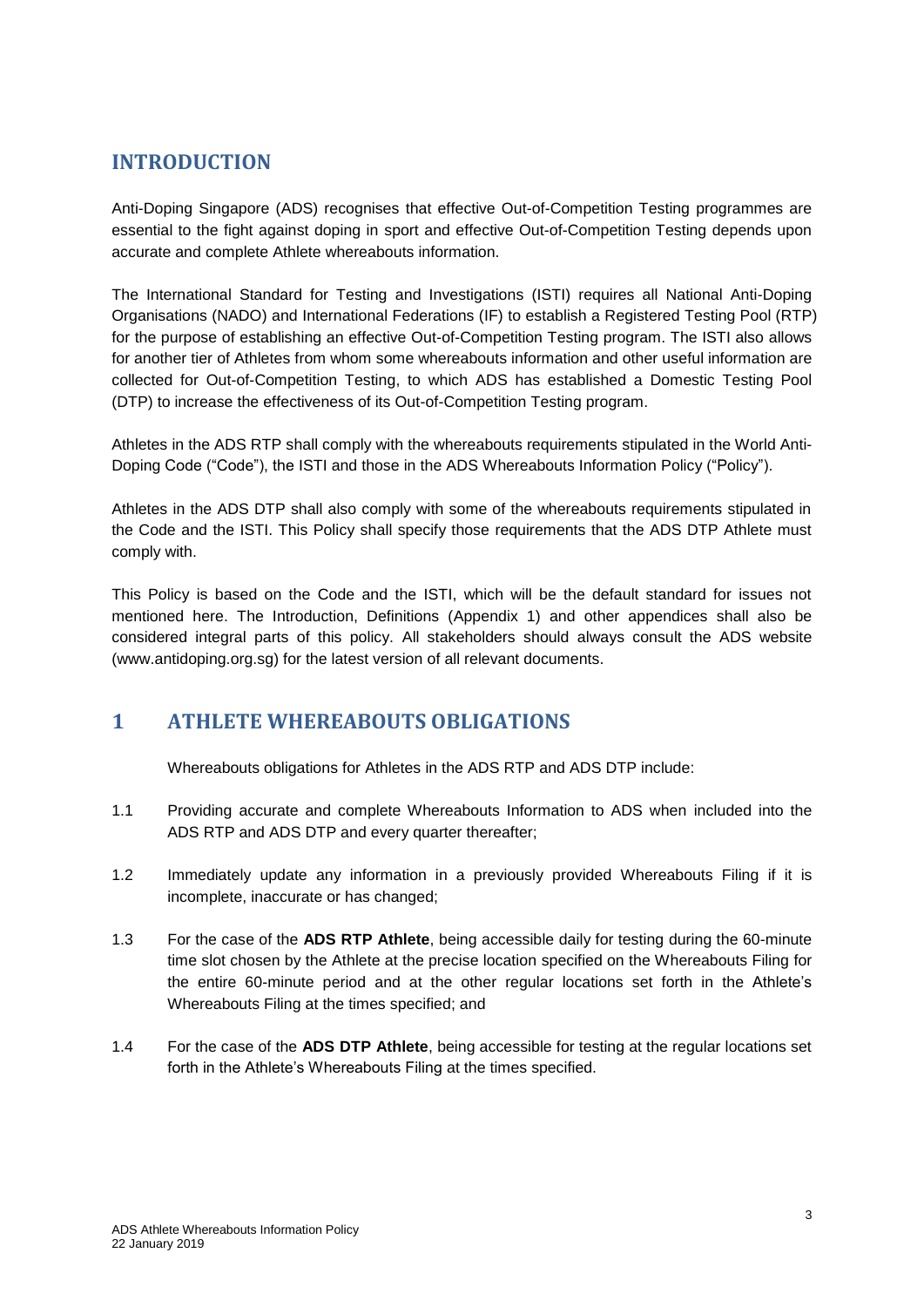# <span id="page-3-0"></span>**2 ADS REGISTERED TESTING POOL AND DOMESTIC TESTING POOL**

| <b>ADS Domestic Testing Pool (DTP)</b>                                                                                                                                                                                                                                                                                                              |
|-----------------------------------------------------------------------------------------------------------------------------------------------------------------------------------------------------------------------------------------------------------------------------------------------------------------------------------------------------|
| 1. spexCarding E1/E1P/S1/S1P and E2/E2P/S2 /S2P<br>athletes from sports assessed to have lower risks<br>of doping, based on:<br>(a) Available doping analysis statistics<br>(b) Available research on doping trends<br>2. If a sport does not have any E1/E1P/S1/S1P and<br>E2/E2P/S2 /S2P athletes, then E3/E3P/S3 athletes<br>will be considered. |
| 3. Any other Athletes at the discretion of ADS.                                                                                                                                                                                                                                                                                                     |
|                                                                                                                                                                                                                                                                                                                                                     |
|                                                                                                                                                                                                                                                                                                                                                     |

#### 2.1 The criteria for inclusion into the ADS RTP and ADS DTP are:

- 2.2 Athletes in both the ADS RTP and ADS DTP will be notified officially of their inclusion into the respective testing pools. They will be advised of their obligations once included in the ADS RTP or ADS DTP and shall acknowledge receipt of the notification by returning a signed copy of ADS's notification of inclusion into the ADS RTP or ADS DTP.
- 2.3 The list of Athletes in the ADS RTP and ADS DTP shall be reviewed regularly.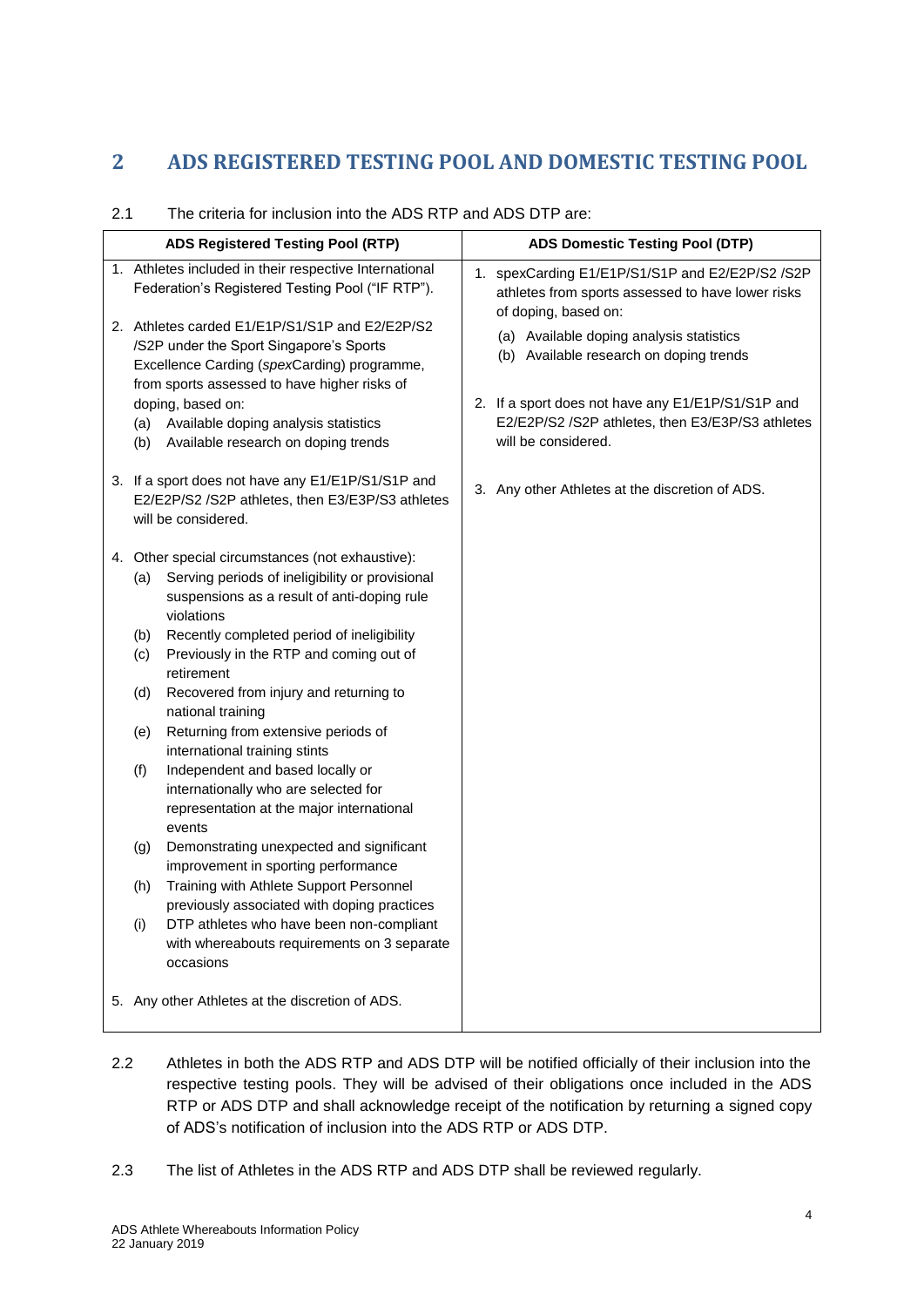- 2.4 If ADS asks an intellectually disabled Athlete to provide Whereabouts Information, ADS must give at least one of the following persons oral or written notice that ADS has made the request: (a) the athlete's spouse;
	- (b) the athlete's parent or guardian;
	- (c) the athlete's coach; or
	- (d) a representative of the National Sports Association (NSA).

#### <span id="page-4-0"></span>**3 WHEREABOUTS FILING REQUIREMENTS**

- 3.1 The collection and management of whereabouts information for Athletes in the ADS RTP and ADS DTP shall be done using WADA's Anti-Doping Administration and Management System (ADAMS).
- 3.2 ADS RTP and ADS DTP Athletes must continue to provide whereabouts information until:
- 3.2.1 ADS gives written notice to the Athlete that he/she is removed from its RTP or DTP; or
- 3.2.2 The Athlete gives written notice to ADS and their NSA of their retirement from sport using the ADS *Athlete Retirement Notification Form* (Appendix 2).
- 3.3 Whereabouts Filings shall be submitted by the following deadlines for each quarter:

| <b>Submission Deadlines</b> | For the quarter starting |
|-----------------------------|--------------------------|
| 15 December                 | 1 January                |
| 15 March                    | 1 April                  |
| 15 June                     | 1 July                   |
| 15 September                | 1 October                |

- 3.4 Two (2) weeks before a quarterly filing deadline, ADS will send reminders to Athletes in its RTP and DTP, and the Athlete Representative (where applicable) to submit their Whereabouts Filing for the coming quarter.
- 3.5 If an Athlete is included in both the IF RTP and the ADS RTP, then each party shall notify the Athlete that he/she is in its pool. Prior to doing so, however, ADS and the IF must agree between themselves which of them the Athlete should provide his/her Whereabouts Filings to, and each notice sent to the Athlete should specify that he/she should provide his/her Whereabouts Filings to that Anti-Doping Organisation (ADO) only (and it will then share that information with the other, and with any other ADO having Testing jurisdiction over the Athlete). An Athlete must not be asked to provide Whereabouts Filings to more than one ADO. The Athlete shall abide by the applicable rules of each organisation.

#### <span id="page-4-1"></span>**3A Information required from ADS RTP and ADS DTP Athletes**

3.6 Up-to-date and accurate whereabouts information that must be provided by ADS RTP and ADS DTP Athletes include: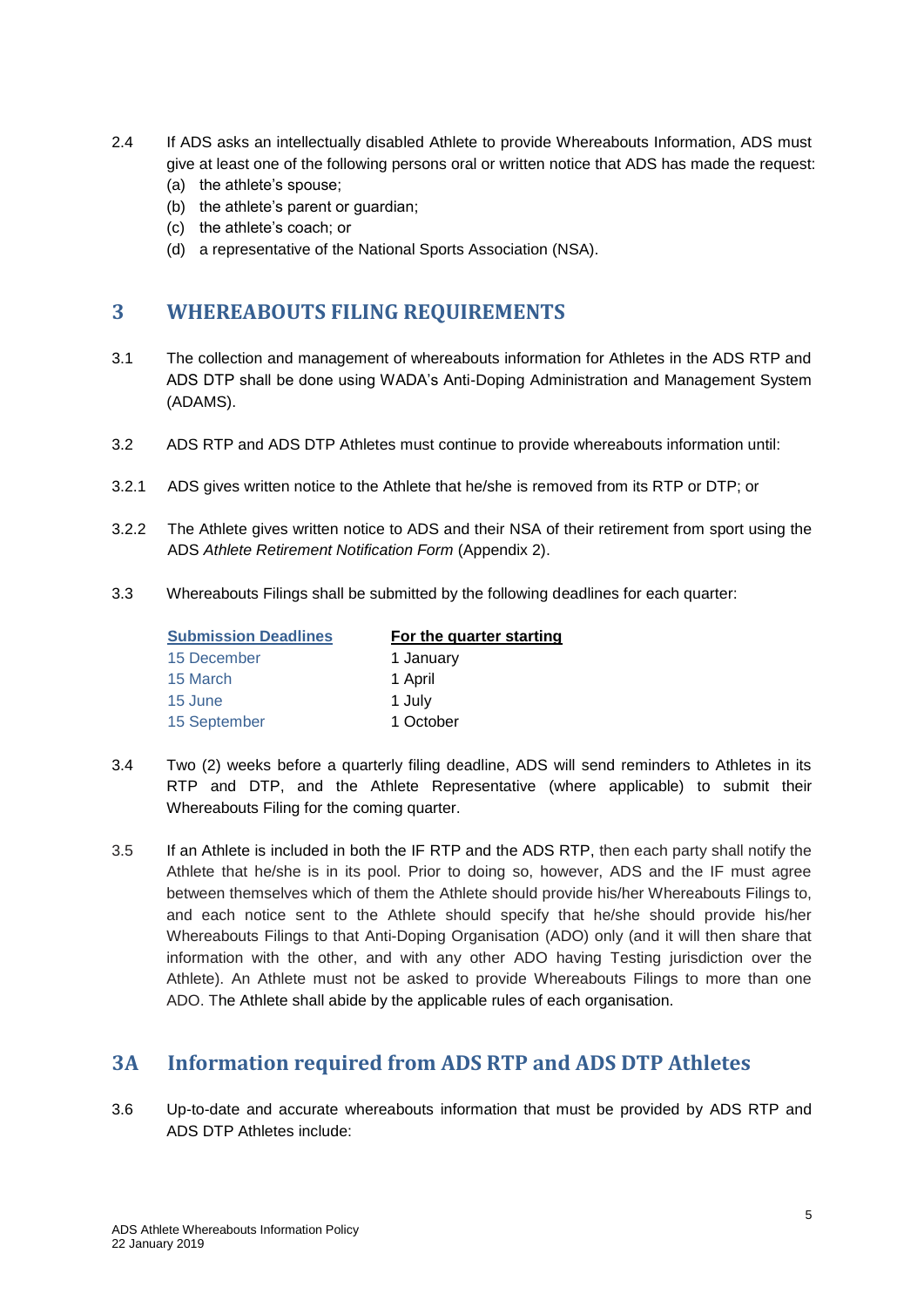3.6.1 A complete mailing address and email address where correspondence will be sent to the Athlete for formal notice purposes. Any notice or other item mailed to that address will be deemed to have been received by the Athlete five (5) working days after it was deposited in the mail. Where no address is provided, any notice to be given to the Athlete will be made through the relevant NSA, IF or ADO. Athletes must also provide a valid contact number for any anti-doping purpose.

[Comment to 3.6.1: For these purposes, the Athlete should specify an address where he/she lives or otherwise knows that mail received there will be immediately brought to his/her attention. ADS also supplements this basic provision with other notice and/or "deemed notice" provisions in its rules (for example, permitting use of fax or email; permitting proof of actual receipt as a substitute for deemed receipt; allowing notice to be served on the Athlete's NSA if it is returned undelivered from the address supplied by the Athlete). The aim of such provision is to shorten the results management timelines.]

3.6.2 For each day during the following quarter, the name and address of each location where the Athlete will train, work or conduct any other regular activity, as well as the usual time-frames for such regular activities.

[Comments to 3.6.2: This requirement applies only to activities that are part of the Athlete's regular routine, for example, training at the gym, the pool or track, and regular physio sessions, etc. If the Athlete is not currently training, he/she should provide whereabouts information of his/her work routine, school schedule, or rehab sessions, etc.]

3.6.3 The Athlete's competition schedule for the following quarter, including the name and address of each location where the Athlete is scheduled to compete during the quarter and the date(s) on which he/she is scheduled to compete at such location(s).

[Comments to 3.6.3: If an Athlete exits a competition earlier or later than expected, they must update their whereabouts immediately. Athletes are advised to work with their NSA to identify the competition schedule for the following quarter for their whereabouts filing. If this schedule changes, the whereabouts filing must be updated as soon as these changes are known.]

3.6.4 Confirmation of the Athlete's consent to the sharing of his/her Whereabouts Filing with other ADOs having authority to test him/her.

#### 3.6.5 **Requirements Applicable ONLY to ADS RTP Athletes**

For each day during the following quarter, the ADS RTP Athlete must also indicate:

- (a) the full address of the place where he/she will be staying overnight (eg. home, temporary lodgings, hotel, etc).
- (b) a specific 60-minute time slot between 5 am and 11 pm each day where he/she will be available and accessible for Testing at a specific location.

[Comments to 3.6.5(b): The Athlete can choose any location to identify for this 60-minute time slot, provided that this location must be accessible by the Doping Control Officer (DCO). It could be the Athlete's place of residence, training or competition, or it could be another location (e.g. work or school). If circumstances change so that the Athlete will no longer be at that location at that time, he/she should update his/her Whereabouts Filing to identify a new time-slot and/or a new location for the original time-slot. A failure to be available for Testing at the specified location during the specified time-slot will be pursued as an apparent Missed Test in accordance with Article I.4.3 of the ISTI.]

(c) Travel information shall be provided if an athlete has **all-day** travel plans that prevent them from entering an accessible 60-minute time slot or an **all-night** travel plan that would prevent them from entering a fixed and accessible overnight accommodation entry.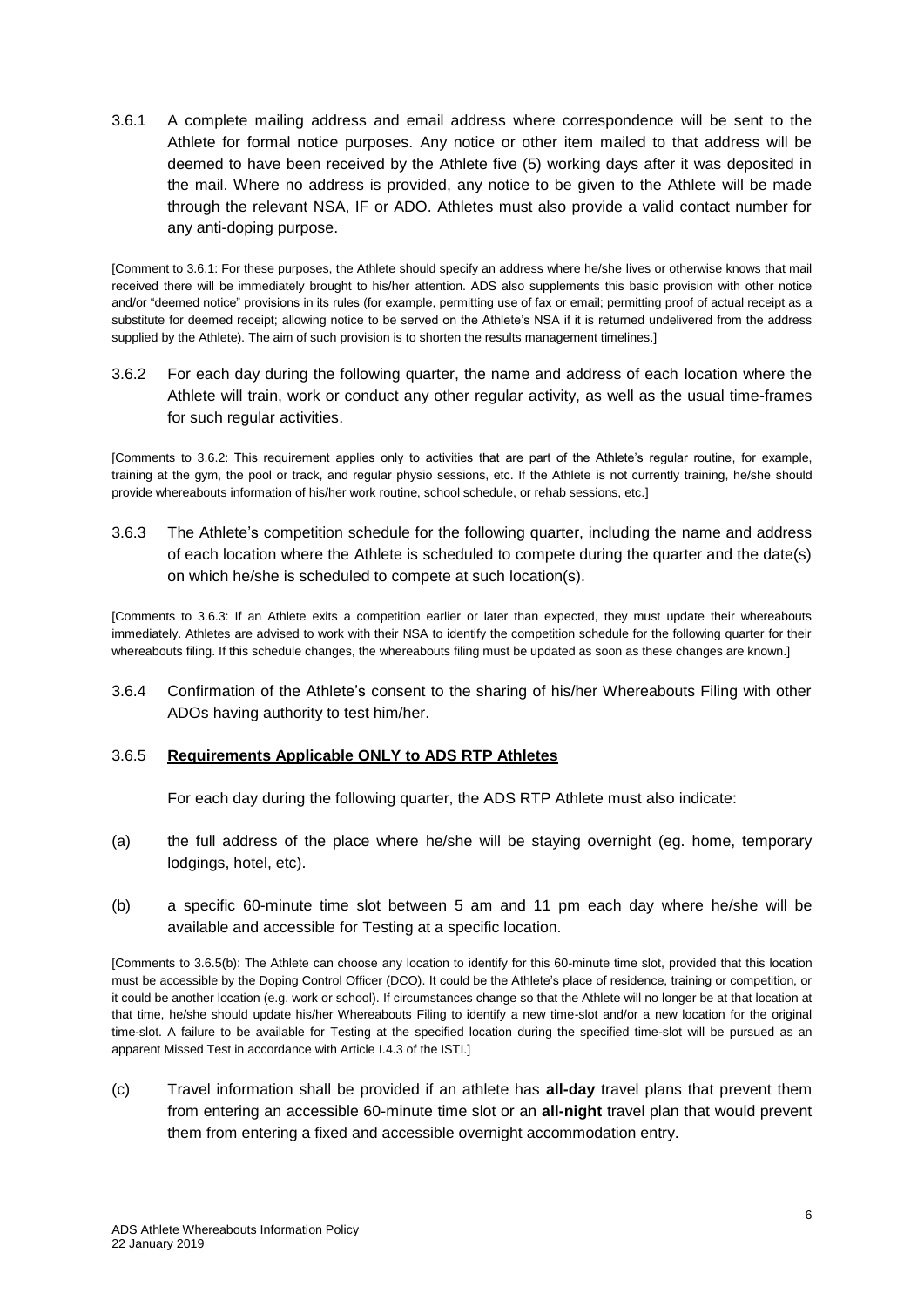[Comments to 3.6.5(c): Any travel that takes place between 5am and 11pm will be considered as "Daytime Travel" and travel at any other times will be considered as an "Overnight Travel" entry in ADAMS. Athletes are not required to enter travel plans in ADAMS if they are able to provide an accessible 60-minute slot and overnight location.]

3.7 When making a Whereabouts Filing, it is the Athlete's responsibility to ensure that he/she provides all of the information required accurately and in sufficient detail to enable ADS to locate the Athlete for Testing on any given day in the quarter, including but not limited to during the 60-minute time slot specified for that day in the Whereabouts Filing. The Athlete must provide sufficient information to enable the DCO to find the location, to gain access, and to find the Athlete at that location. A failure to do so may be pursued as a Filing Failure and/or, if the circumstances so warrant, as evasion of Sample collection under the Code Article 2.3, and/or Tampering or Attempted Tampering with Doping Control under Code Article 2.5.

[Comments to 3.7: For example, declarations such as "running in MacRitchie Reservoir" or "Cycling at Changi" are insufficient, and specifying a location that the DCO cannot access (eg, a "restricted-access" building or area) is not acceptable. ADS may be able to determine the insufficiency of the information from the Whereabouts Filing itself, or alternatively it may only discover the insufficiency of the information when it attempts to test the Athlete and is unable to locate the Athlete.

Where ADS is able to determine the insufficiency of the information from the Whereabouts Filing itself, ADS will pursue such insufficiency as a Filing Failure, in accordance with Article I.3.6 of the ISTI, and/or (where the circumstances warrant) as an evasion of Sample collection under Article 2.3 of the Code, and/or as Tampering or Attempted Tampering with Doping Control under Article 2.5 of the Code.

Where ADS only discovers the insufficiency of the information when it attempts to test the Athlete and is unable to locate him/her, and:

- i. if the insufficient information relates to the 60-minute time slot, ADS will pursue the matter as a Missed Test, in accordance with Article I.4.3 of the ISTI, and/or (where the circumstances warrant) as an evasion of Sample collection under Article 2.3 of the Code, and/or as Tampering or Attempted Tampering with Doping Control under Article 2.5 of the Code; and
- ii. if the insufficient information relates to periods outside the 60-minute time slot, then ADS will pursue the matter as an apparent Filing Failure, in accordance with Article I.3.6 of the ISTI, and/or (where the circumstances warrant) as an evasion of Sample collection under Article 2.3 of the Code, and/or as Tampering or Attempting to Tamper with Doping Control under Article 2.5 of the Code.]
- 3.8 When making a Whereabouts Filing, if an Athlete does not know precisely what his/her whereabouts will be at all times during the forthcoming quarter, he/she must provide to his/her best information, based on where he/she expects to be at the relevant times, and then update that information as necessary in accordance with Article I.3.5 of the ISTI.

[Comments to 3.8: For example,

- i. If an Athlete knows that during the second week of the first month of the following quarter, he/she will be in New York, staying at the players' official hotel while preparing for and then competing in a 'US Open' event, but does not yet know which hotel is the official hotel, he/she should put "US Open players' official hotel, New York, NY, further details to be advised" as the place where he/she will be residing that week, and designate that same location and an hour when he/she will be in the hotel room (eg 6am to 7am) for the 60 minute time-slot for that day. Thereafter, as soon as the Athlete is advised of the name and address of the official hotel, he/she should update his/her Whereabouts Filing with those details. Once he/she has further details of his/her schedule while in New York, he/she should consider whether he/she wants to designate a new time and/or location for the 60-minute time-slot or leave the original filing as is.
- ii. If an Athlete will generally be in Singapore during the next quarter, and will be away at some point during the quarter, but is not sure when, where or for how long, then for the whole of the relevant period he/she should put down as the residence address (and, at his/her choice, as the location for the 60-minute time-slot) the place where he/she will be staying if he/she does not go away. As soon as the Athlete receives the details of the trip, he/she must update his/her Whereabouts Filing to reflect those details.]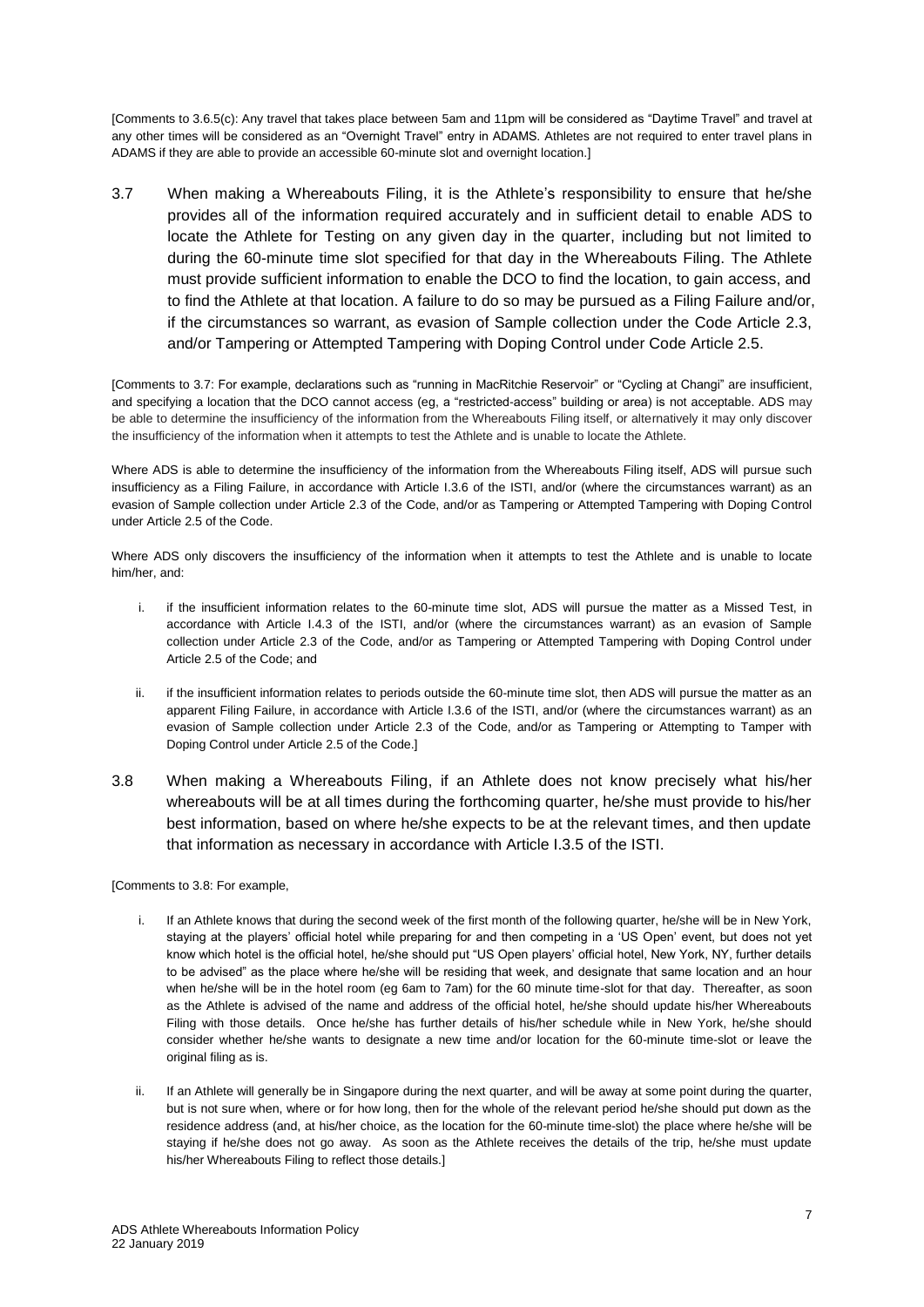3.9 Any Athlete who provides fraudulent information in his/her Whereabouts Filing may be pursued as evasion of Sample collection under the Code Article 2.3, and/or Tampering or Attempted Tampering with Doping Control under Code Article 2.5.

# <span id="page-7-0"></span>**3B Third Party Filings**

- 3.10 An Athlete may delegate filing responsibilities for some or all required Whereabouts Filing to a third party, such as a coach, team manager or a NSA staff, provided that the third party agrees to the delegation.
- 3.11 ADS requires a written authorisation, signed by both the Athlete and the third party delegate, before making access to ADAMS available to the third party delegate to file and update whereabouts information on that Athlete's behalf. The *Whereabouts Athlete Information Authorised Representative Declaration* is at Appendix 3.
- 3.12 In all cases, however, including in Team Sports, each Athlete in the ADS RTP and ADS DTP remains ultimately responsible at all times for making accurate and complete Whereabouts Filings as required under Articles I.3.4 and I.3.5 of the ISTI in ensuring that he/she is available for Testing at the whereabouts declared on his/her Whereabouts Filings, whether he/she makes each filing personally or delegates it to a third party (or a combination of the two). It shall not be a defense to an allegation of a Filing Failure or Missed Test that the Athlete delegated such responsibility to a third party and that third party failed to comply with the applicable requirements.

### <span id="page-7-1"></span>**3C Updates**

- 3.13 According to Article I.3.5 of the ISTI, where a change in circumstances means that the information in a Whereabouts Filing is no longer accurate or complete, as required by Article I.3.4 of the ISTI, the Athlete must file an update so that the information on file is again accurate and complete. RTP Athletes must also always update their Whereabouts Filing to reflect any change (a) in the time or location of the 60-minute time slot specified, and/or (b) in the place where he/she is staying overnight. The Athlete must file the update as soon as possible after the circumstances change, and in any event prior to the 60-minute time slot specified for the day in question. A failure to do so may be pursued as a Filing Failure and/or, if the circumstances so warrant, as evasion of Sample collection under the Code Article 2.3, and/or Tampering or Attempted Tampering with Doping Control under Code Article 2.5.
- 3.14 While updating is permitted until the last minute, the Athlete should not do so unless that is unavoidable. Changes to circumstances that are known early should be updated as soon as the information of such changes is available. Patterns of last-minute whereabouts changes may raise serious suspicions that the Athlete was trying to avoid being available for Testing, and if the circumstances so warrant, ADS may pursue an anti-doping rule violation for evasion of Sample collection under the Code Article 2.3, and/or Tampering or Attempted Tampering with Doping Control under Code Article 2.5.
- 3.15 ADAMS, both the web-based and mobile application, shall be the primary means for an Athlete to submit and update any Whereabouts Filing. Where ADAMS is not available, the Athlete can update ADS by email to [ads@sport.gov.sg.](mailto:ads@sport.gov.sg)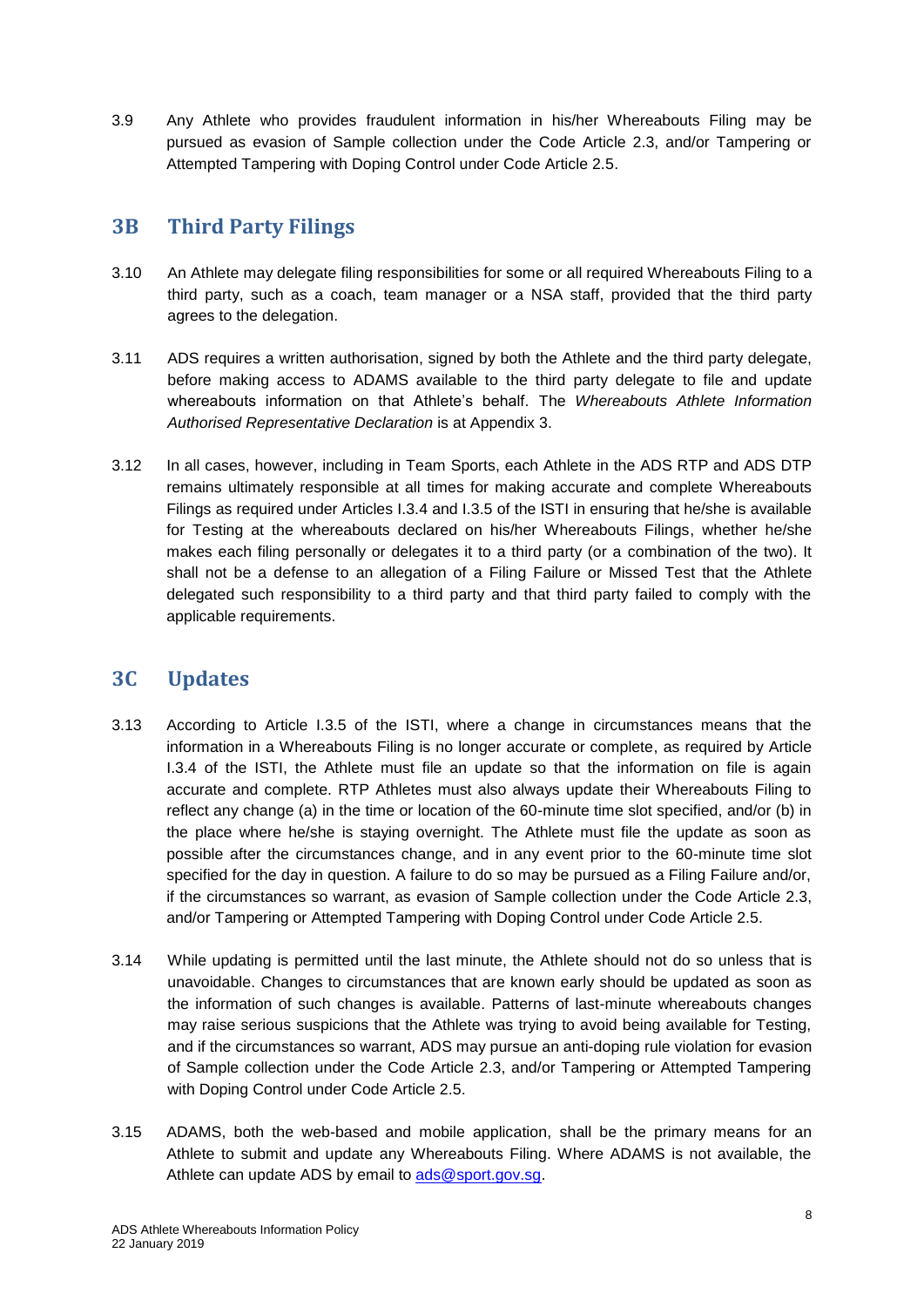### <span id="page-8-0"></span>**4 FAILURE TO PROVIDE WHEREABOUTS FILING**

- 4.1 An ADS RTP and DTP Athlete may only be declared to have committed a Filing Failure where ADS can establish each of the following:
- 4.1.1 That the Athlete was duly notified:
- (a) that he/she was designated for inclusion in the ADS RTP or DTP;
- (b) of the requirements to make Whereabouts Filings; and
- (c) of the consequences of any failure to comply with the requirements;
- 4.1.2 That the Athlete failed to comply with that requirement by the applicable deadline;

[Comments to 4.1.2: An Athlete fails to comply with the requirement to make Whereabouts Filings in the following circumstances:

- i. when he/she does not make any such filing, or fails to update the filing as required by Article I.3.5 of the ISTI; or
- ii. where he/she makes the filing or update but does not include all of the required information (eg, does not include a 60-minute time slot or overnight address for every day of the quarter, or omits to declare a regular activity); or
- iii. where he/she includes information (whether in the original quarterly filing or an update) that is inaccurate (eg, an address that does not exist) or insufficient to enable ADS to locate him/her for Testing (e.g. "running in MacRitchie Reservoir"). If the inaccuracy or insufficiency relates to the nominated 60-minute slot, and is only discovered when an attempt is made to test the Athlete during that time slot that may be pursued as a Missed Test. In other circumstances, such inaccuracy or insufficiency should be pursued as a Filing Failure.]
- 4.1.3 In the case of a second or third Filing Failure in the same quarter, the Athlete was given notice of the previous Filing Failure, and (if the Filing Failure revealed deficiencies in the Whereabouts Filing that would lead to further Filing Failures if not rectified) was advised in the notice that in order to avoid a further Filing Failure, he/she must file the required Whereabouts Filing (or update) by the deadline specified in the notice and yet failed to rectify that Filing Failure by the deadline stipulated in that notice; and

[Comments to 4.1.3: The requirement is to give the Athlete notice of the first Filing Failure in the quarter and an opportunity to avoid a subsequent one, before a subsequent Filing Failure may be pursued against him/her that quarter. It is not necessary to complete the results management process with respect to the first Filing Failure before pursuing a second Filing Failure against the Athlete.]

4.1.4 That the Athlete's failure to comply was at least negligent. For these purposes, the Athlete will be presumed to have committed the failure negligently upon proof that he/she was notified of the requirement yet failed to comply with it. That presumption may only be rebutted by the Athlete establishing that no negligent behaviour on his/her part caused or contributed to the failure.

### <span id="page-8-1"></span>**5 AVAILABILITY FOR TESTING**

5.1 Article 5.2 of the Code requires that all Athletes, including those in the ADS RTP and ADS DTP, must submit to Testing at any time and place upon request by an ADO with Testing jurisdiction over him/her. Notwithstanding the whereabouts information provided the Athlete,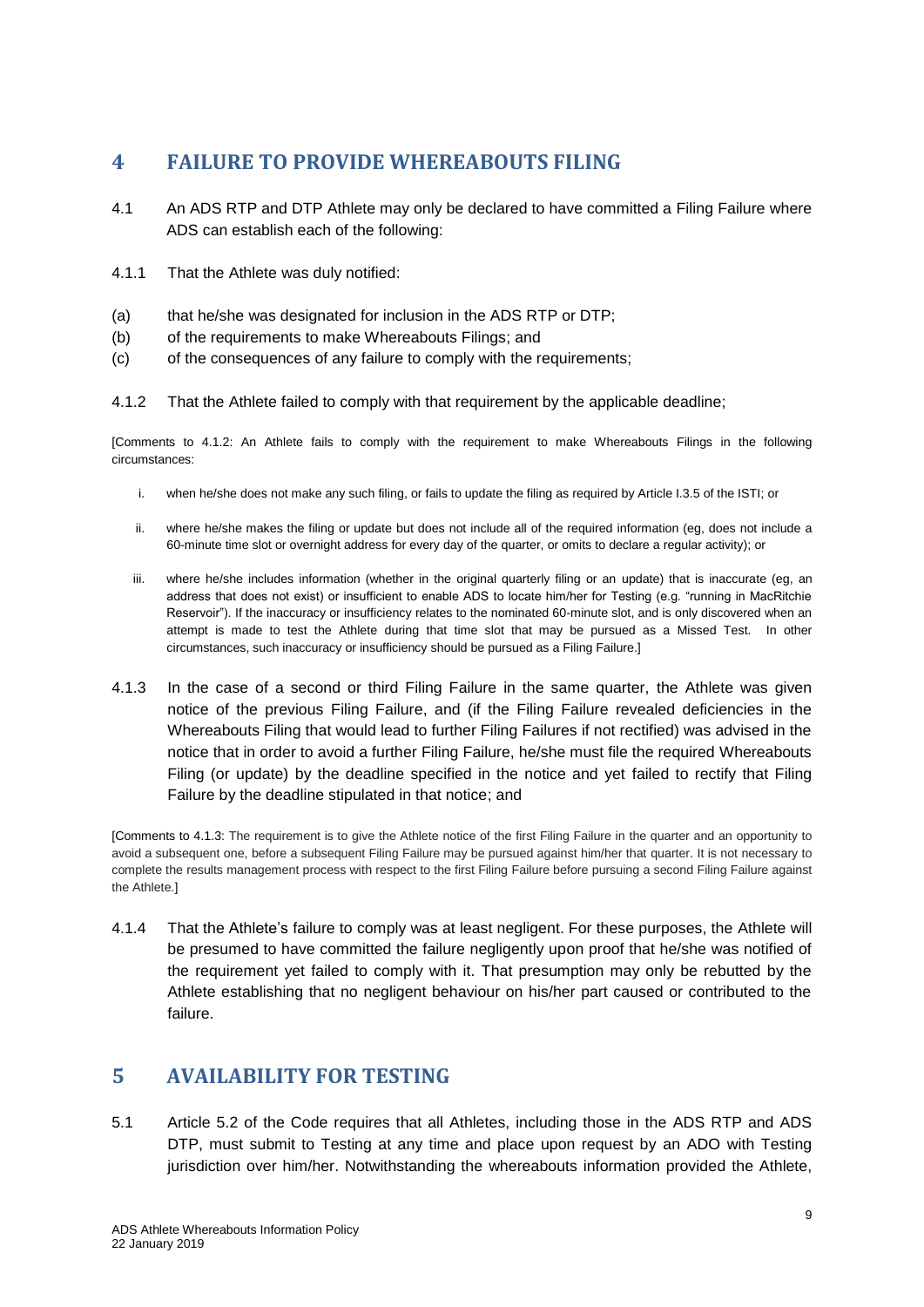Testing can also be carried out at any other times and locations if ADS is able to obtain information of the Athlete's whereabouts. However, in such instances, an unsuccessful attempt to locate the Athlete for Testing shall not be considered as a Whereabouts Failure (a Missed Test or a Filing Failure).

# <span id="page-9-0"></span>**5A At Locations Specified for 60-minute Time Slot (Applicable to ADS RTP Athletes only)**

5.2 An Athlete in the ADS RTP must specifically be present and available for Testing on any given day during the 60-minute time slot specified for that day, at the location that he/she specified in the Whereabouts Filing. If not, this shall be pursued as a Missed Test.

[Comments to 5.2: This specific requirement is without prejudice to the Athlete's basic obligation to provide information as to his/her whereabouts generally during the forthcoming quarter, and to submit to Testing at any time and any place during that quarter.

To achieve Testing that is effective in deterring and detecting cheating, it should be unpredictable and attempted at different times of the day. Thus, the intent behind the 60-minute time slot is not to limit Testing to that period, or to create a 'default' period for Testing, but rather:

- a. to make it very clear when an unsuccessful attempt to test an Athlete will count as a Missed Test;
- b. to guarantee that the Athlete can be found, and a Sample can be collected, at least once per day;
- c. to increase the reliability of the rest of the whereabouts information provided by the Athlete, and so to assist ADS in locating the Athlete for Testing outside the 60-minute time slot:
	- i. The 60-minute time slot "anchors" the Athlete to a certain location for a particular day. Combined with the information that the Athlete must provide as to where he/she is residing, training, competing and conducting other 'regular' activities during that day, ADS should be able to locate the Athlete for Testing outside the 60-minute time slot, or alternatively to determine whether the information provided as to his/her whereabouts outside that time slot is incomplete and/or inaccurate (which may be pursued, depending on the circumstances, as a Filing Failure under Article 2.4 of the Code, a sample evasion case under Article 2.3 of the Code, and/or a Tampering case under Article 2.5 of the Code).
	- ii. It is of course in the interests of the Athlete to provide as much information as possible about his/her whereabouts outside the 60-minute time slot, so that ADS is able to test him/her outside the 60-minute time slot and therefore he/she never risks liability for a Missed Test; and
- d. to generate useful anti-doping intelligence, e.g. if the Athlete regularly specifies time slots with large gaps between them, and/or changes his time slot and/or location at the last minute. Such intelligence can be relied upon as a basis for the Target Testing of such Athlete.]
- 5.3 If the Athlete is tested during such a time slot, the Athlete must remain with the DCO until Sample collection is completed, even if it takes longer than the 60-minute time slot. A failure to do so shall be pursued as an apparent violation of Article 2.3 of the Code for refusal or failure to submit to Sample collection.
- 5.4 An Athlete in the ADS RTP may only be declared to have committed a Missed Test where ADS can establish that:
- 5.4.1 When the Athlete was given notice that he/she had been designated for inclusion in the ADS RTP, he/she was advised of his/her liability for a Missed Test if he/she was unavailable for Testing during the 60-minute time slot specified in his/her Whereabouts Filing at the location specified for that time slot;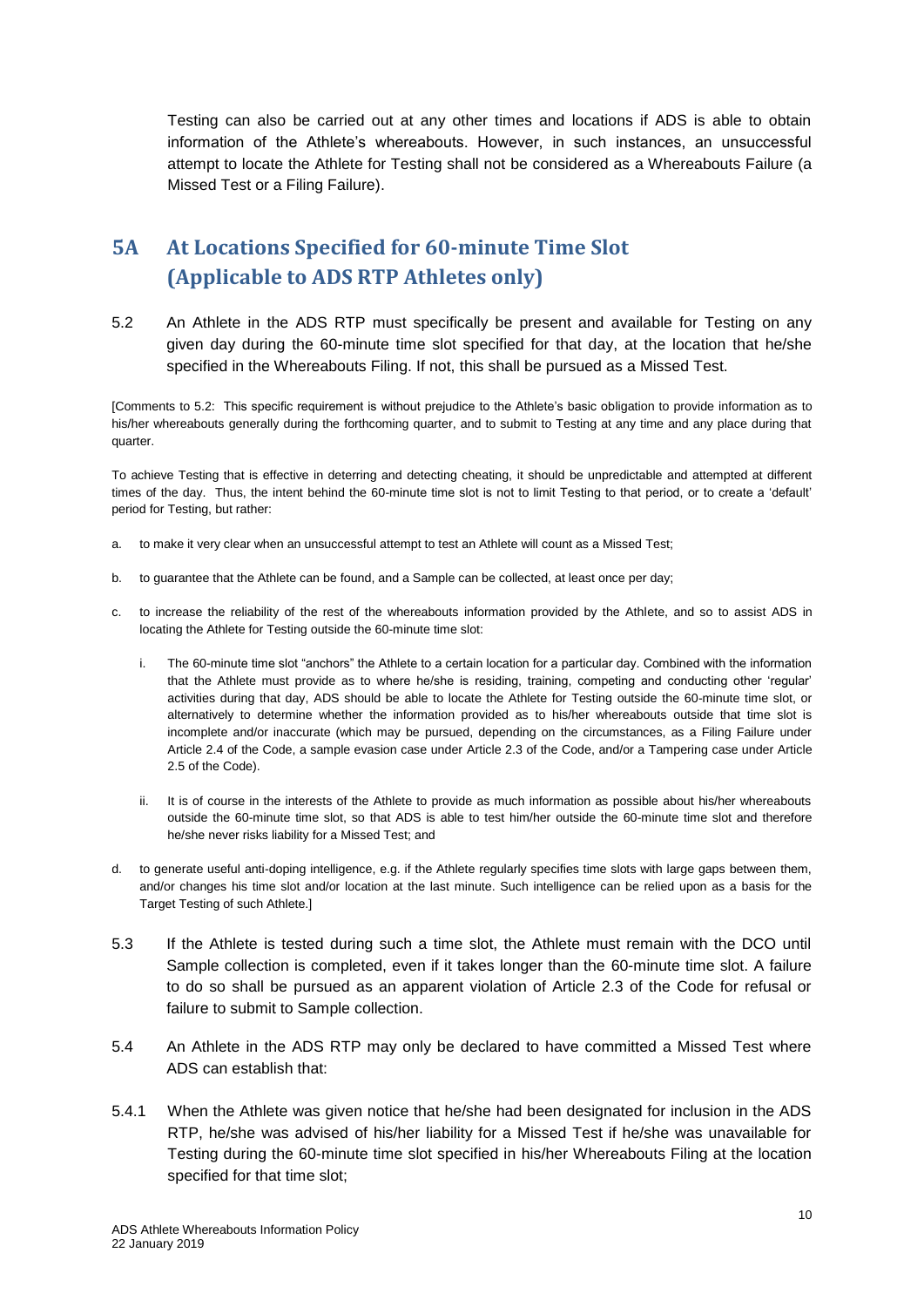#### 5.4.2 A DCO attempted to test the Athlete on a given day in the quarter, during the 60-minute time slot specified in the Athlete's Whereabouts Filing for that day, by visiting the location specified for that time slot;

[Comments to 5.4.2: If the Athlete is not available for Testing at the beginning of the 60-minute time slot, but becomes available for Testing later on in the 60-minute time slot, the DCO should collect the Sample and should not process the attempt as an unsuccessful attempt to test, but should include full details of the delay in availability of the Athlete in the DCO's Sample Collection report. Any pattern of behaviour of this type may be investigated by ADS as a possible anti-doping rule violation for evasion of Sample collection under the Code Article 2.3, and/or Tampering or Attempted Tampering with Doping Control under Code Article 2.5.

If an Athlete is not available for Testing during his/her specified 60-minute time slot at the location specified for that time slot for that day, he/she will be liable for a Missed Test even if he/she is located later that day and a Sample is successfully collected from him/her.]

#### 5.4.3 During that specified 60-minute time slot, the DCO did what was reasonable in the circumstances (i.e. given the nature of the specified location) to try to locate the Athlete, short of giving the Athlete any Advance Notice of the test;

[Comments to 5.4.3: Once the DCO has arrived at the location specified for the 60-minute time slot, if the Athlete cannot be located immediately, the DCO should remain at that location for whatever time is left of the 60-minute time slot and during that remaining time he/she should do what is reasonable in the circumstances to try to locate the Athlete.

Where an Athlete has not been located despite the DCO's reasonable efforts, and there are only 5 minutes left within the 60 minute time slot, then as a last resort the DCO may (not mandatory) telephone the Athlete (assuming he/she has provided his/her telephone number in his/her Whereabouts Filing) to see if he/she is at the specified location. If the Athlete answers the DCO's call and is available at (or in the immediate vicinity of) the location for immediate testing (i.e., within the 60-minute time slot), then the DCO should wait for the Athlete and should collect the Sample from him/her as normal.

If the Athlete answers the DCO's call and is not at the specified location or in the immediate vicinity, and so cannot make himself / herself available for testing within the 60-minute time slot, the DCO should file an Unsuccessful Attempt Report.

Because the making of a telephone call is discretionary rather than mandatory, proof that a telephone call was made is not a requisite element of a Missed Test, and the lack of a telephone call does not give the Athlete a defence to the assertion of a Missed Test.]

- 5.4.4 Where an unsuccessful attempt has been made to test an Athlete during a 60-minute time slot, any subsequent unsuccessful attempt to test that Athlete during another 60-minute time slot may only be counted as a Missed Test against the Athlete if that subsequent attempt takes place after the Athlete has received notice of the initial unsuccessful attempt; and
- 5.4.5 The Athlete's failure to be available for Testing at the specified location during the specified 60-minute time slot was at least negligent. For these purposes, the Athlete will be presumed to have been negligent upon proof of the matters set out at Articles 5.4.1 to 5.4.4 of this Policy. That presumption may only be rebutted by the Athlete establishing that no negligent behaviour on his/her part caused or contributed to him/her:
- (a) being unavailable for Testing at such location during such time slot; and
- (b) failing to update his/her most recent Whereabouts Filing to give notice of a different location where he/she would instead be available for Testing during a specified 60-minute time slot on the relevant day.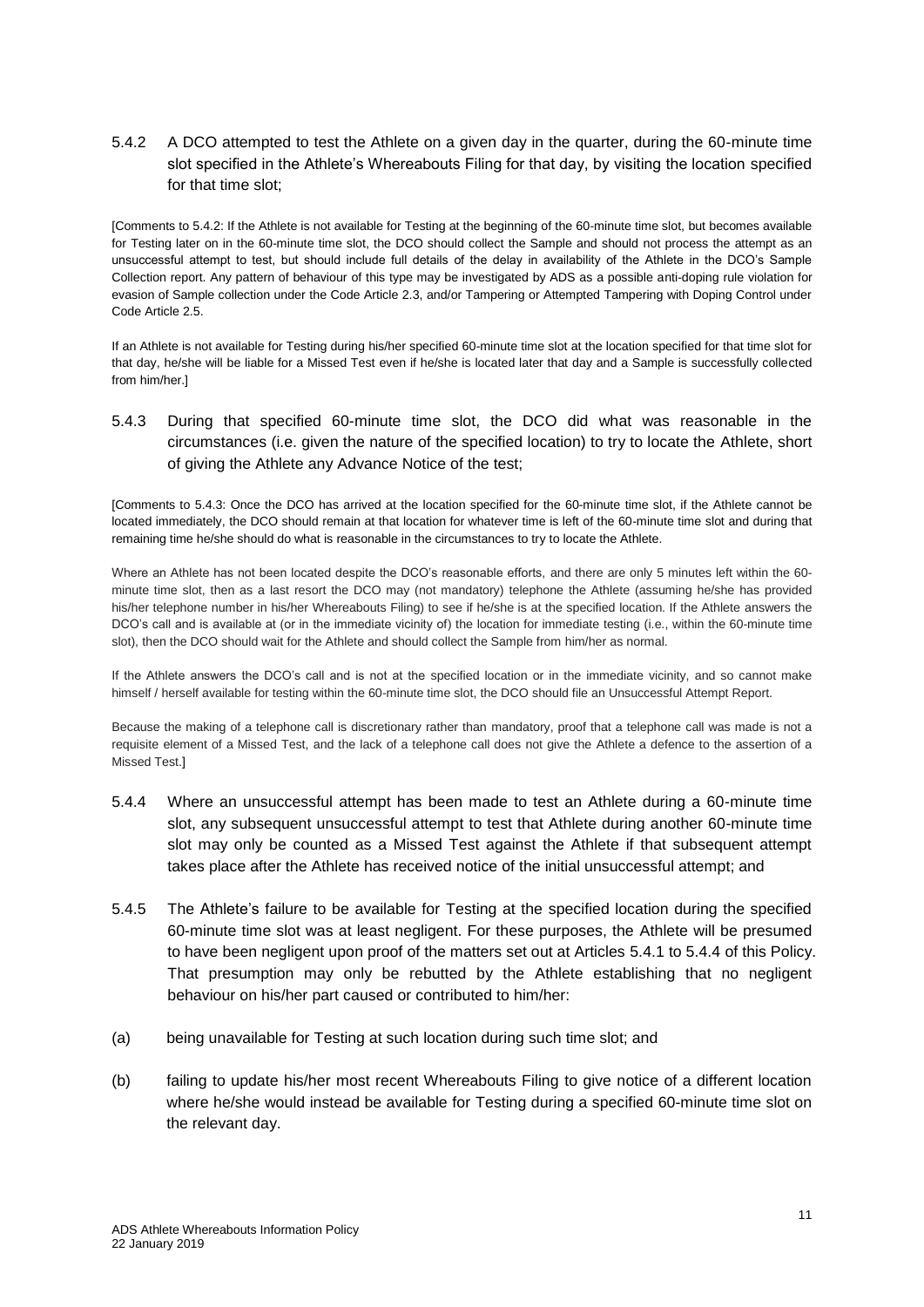## <span id="page-11-0"></span>**5B At Other Whereabouts Locations Specified**

- 5.5 As required under Article I.3.4 of the ISTI, when making a Whereabouts Filing, it is the Athlete's responsibility to ensure that he/she provides all of the information required accurately and in sufficient detail to enable ADS to locate the Athlete for Testing on any given day in the quarter, including but not limited to during the 60-minute time slot specified for that day in the Whereabouts Filing.
- 5.6 As such, both ADS RTP and ADS DTP Athletes must be available for Testing on any given day in the quarter at the locations and times specified in his/her Whereabouts Filing for each quarter that is outside of the 60-minute time slot. If it is discovered, during an attempt to test the Athlete, that the Athlete is not at the stipulated location during the time specified for a Whereabouts Filing, then it may be pursued as a Filing Failure.

[Comments to 5.6: Once the DCO has arrived at the location (that is not specified for a 60-minute time slot), and if the Athlete cannot be located immediately, then the DCO should remain at that location for the first 60 minutes of the time period stipulated in the Whereabouts Filing for that activity (if the timeframe specified for the activity is longer than 1 hour). During that remaining time of the first 60 minutes, the DCO should do what is reasonable in the circumstances to try to locate the Athlete.

Where an Athlete has not been located despite the DCO's reasonable efforts, and there are only 5 minutes left of the first 60 minutes of the time period stipulated in the Whereabouts Filing for that activity, then as a last resort the DCO may (not mandatory) telephone the Athlete (assuming he/she has provided his/her telephone number in his/her Whereabouts Filing) to see if he/she is at the specified location. If the Athlete answers the DCO's call and is available at (or in the immediate vicinity of) the location for immediate testing (i.e., within the first 60 minutes of the specified time period for the activity), then the DCO should wait for the Athlete and should collect the Sample from him/her as normal.

If the Athlete answers the DCO's call and is not at the specified location or in the immediate vicinity, and so cannot make himself / herself available for testing within the first 60 minutes of the specified time period for the activity, the DCO should file an Unsuccessful Attempt Report and a Filing Failure may be pursued.

Because the making of a telephone call is discretionary rather than mandatory, proof that a telephone call was made is not a requisite element of the Filing Failure, and the lack of a telephone call does not give the Athlete a defence to the assertion of a Filing Failure.

#### <span id="page-11-1"></span>**6 RESULTS MANAGEMENT**

6.1 According to Code Article 7.1.2 and 7.6, the IF or NADO with whom the Athlete files his/her whereabouts information with shall be the Results Management Authority that reviews and pursues any potential Whereabouts Failures (Missed Tests or Filing Failures). As such, ADS is the Results Management Authority for any potential Whereabouts Failures committed by Athletes who file their whereabouts information with ADS.

### <span id="page-11-2"></span>**6A Procedures for Whereabouts Failures by ADS RTP Athletes**

- 6.2 When a Whereabouts Failure (Missed Test or Filing Failure) appears to have occurred, results management shall proceed as follows:
- 6.2.1 If the apparent Whereabouts Failure has been uncovered by an attempt to test the Athlete, ADS, as the Testing Authority, shall obtain an Unsuccessful Attempt Report from the DCO. If the Testing Authority is different from the Results Management Authority, it shall provide the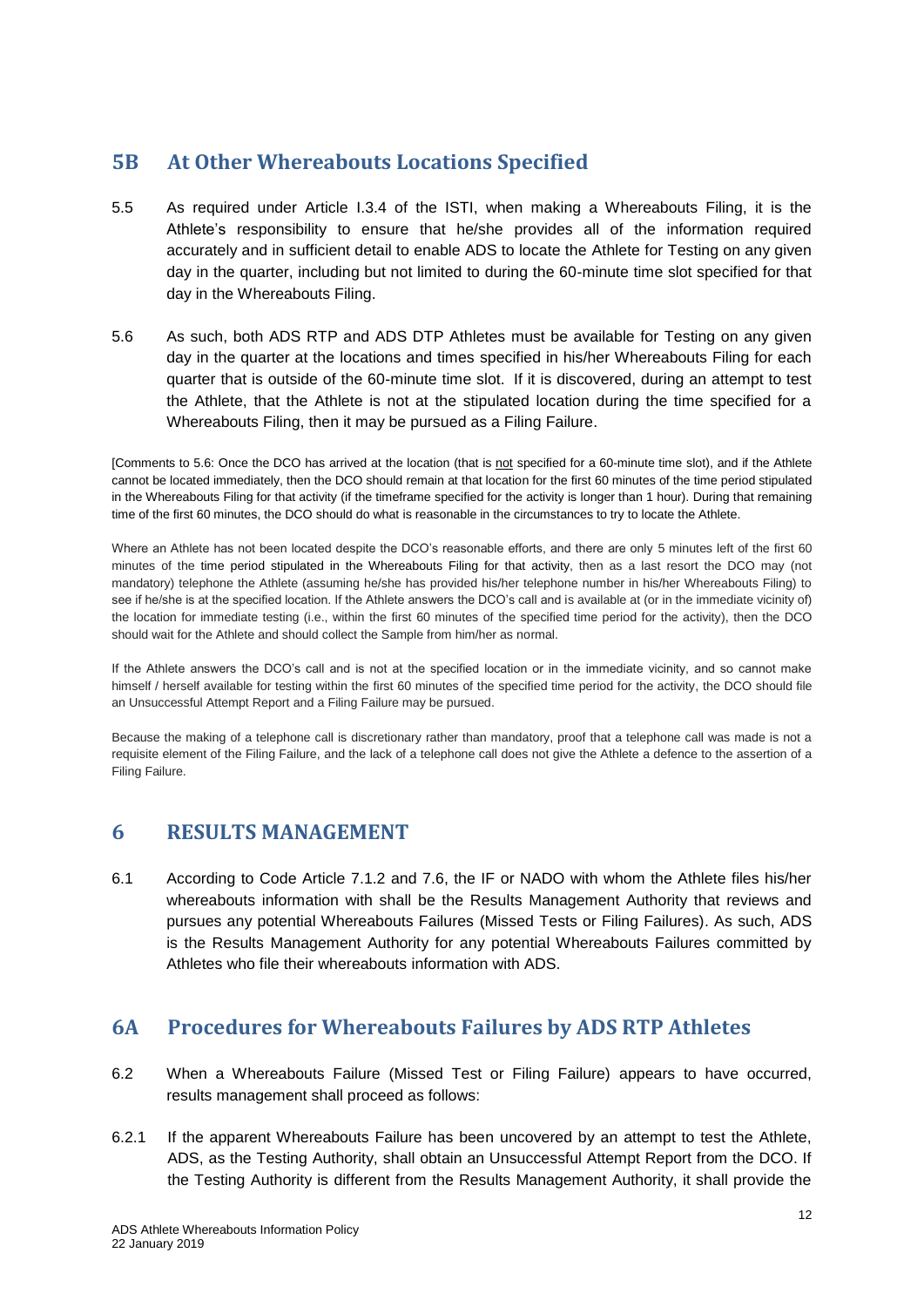Unsuccessful Attempt Report to the Results Management Authority without delay, and thereafter assist the Results Management Authority where necessary in relation to the apparent Whereabouts Failure.

- 6.2.2 ADS shall review the file to determine whether all requirements of Article I.3.6 (in relation to a Filing Failure) or Article I.4.3 (in relation to a Missed Test) of the ISTI are met. It shall gather information as necessary from third parties to assist it in this task.
- 6.2.3 If ADS concludes that any of the requirements have not been met (so that no Whereabouts Failure should be declared), it shall advise WADA, the IF, and the ADO that uncovered the Whereabouts Failure, giving reasons for its decision. Each party shall have a right of appeal against that decision in accordance with Code Article 13.
- 6.2.4 If ADS concludes that all of the requirements have been met, it shall notify the Athlete within 14 days of the date of the apparent Whereabouts Failure. The notice shall include sufficient details of the apparent Whereabouts Failure to enable the Athlete to respond meaningfully, and shall give the Athlete a reasonable deadline to respond, advising whether he/she admits the Whereabouts Failure and, if not, then why not. The notice should also advise the Athlete that three (3) Whereabouts Failures in any 12-month period is a Code Article 2.4 anti-doping rule violation, and should note whether he/she has any other Whereabouts Failures recorded against him/her in the previous 12 months. In the case of a Filing Failure, the notice must also advise the Athlete that in order to avoid a further Filing Failure he/she must file the missing whereabouts information by the deadline specified in the notice (which must be no less than 24 hours after receipt of the notice and no later than the end of the month in which the notice is received).
- 6.2.5 If the Athlete does not respond within the specified deadline, ADS shall record the notified Whereabouts Failure against him/her. If the Athlete responds within the deadline, ADS shall consider whether the Athlete's response changes its original decision that all of the requirements for recording a Whereabouts Failure have been met.
- (a) If ADS changes its original decision, it shall inform the Athlete and advise WADA, the IF or NADO (as applicable), and the ADO that uncovered the Whereabouts Failure, giving reasons for its decision. Each of them shall have a right of appeal against that decision in accordance with Code Article 13.
- (b) If ADS does not change its original decision, it shall inform the Athlete (with reasons) and specify a reasonable deadline by which the Athlete may request an administrative review of its decision. The Unsuccessful Attempt Report should be provided to the Athlete at this point if it has not been provided to him/her earlier in the process. WADA, the IF or NADO (as applicable), and the ADO that uncovered the Whereabouts Failure will also be kept informed.
- 6.2.6 If the Athlete does not request an administrative review by the specified deadline, ADS shall record the notified Whereabouts Failure against him/her. If the Athlete requests an administrative review before the deadline, it shall be carried out based on all documents used in evaluating the Whereabouts Failure only. The review shall be carried out by one or more persons not previously involved in the assessment of the apparent Whereabouts Failure. The purpose of the administrative review shall be to determine anew whether or not all of the relevant requirements for recording a Whereabouts Failure are met.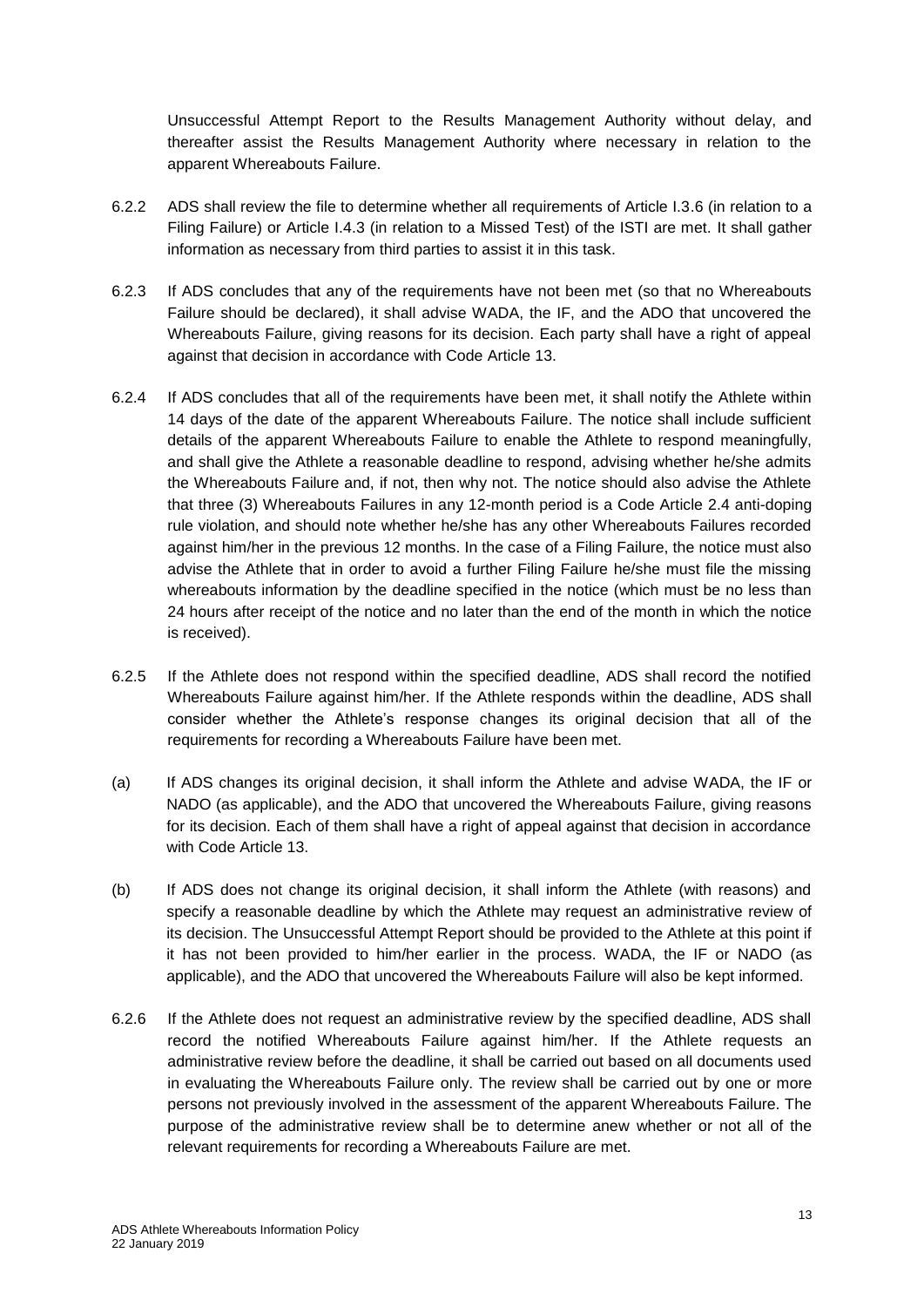- 6.2.7 If the conclusion following the administrative review is that all of the requirements for recording a Whereabouts Failure are not met, ADS shall inform the Athlete, WADA, the IF or NADO (as applicable), and the ADO that uncovered the Whereabouts Failure, giving reasons for its decision. Each of the parties have a right of appeal against the decision in accordance with Code Article 13. However, if the conclusion is that all of the requirements for recording a Whereabouts Failure are met, ADS shall notify the Athlete and record the Whereabouts Failure against him/her.
- 6.3 ADS shall report a decision to record a Whereabouts Failure against an Athlete to WADA and all other relevant ADOs, on a confidential basis, via ADAMS.

[Comments to 6.3: For the avoidance of doubt, ADS is entitled to notify other ADOs (on a strictly confidential basis) of the apparent Whereabouts Failure at an earlier stage of the results management process, where it considers appropriate. Prior to any proceedings under Code Article 2.4, an ADO should not Publicly Disclose that a particular Athlete does (or does not) have any Whereabouts Failures recorded against him/her (or that a particular sport does, or does not, have Athletes with Whereabouts Failures recorded against them).]

6.4 The 12-month period referred to in Code Article 2.4 starts to run on the date that an Athlete commits a Whereabouts Failure. If two (2) more Whereabouts Failures occur during the ensuing 12-month period, then a Code Article 2.4 anti-doping rule violation is committed, irrespective of any Samples successfully collected from the Athlete during that 12-month period. However, if an Athlete who has committed two (2) Whereabouts Failure does not go on to commit another Whereabouts Failure within 12 months of the first, then at the end of that 12-month period, the first Whereabouts Failure "expires" for purposes of Code Article 2.4, and a new 12-month period begins from the date of his/her second Whereabouts Failure.

[Comments to 6.4: For purposes of determining whether a Whereabouts Failure has occurred within the 12-month period:

- a. a Filing Failure will be deemed to have occurred on the  $15<sup>th</sup>$  of the month before the quarter for which the Athlete fails to make the required filing, or (in the case of any subsequent Filing Failure in the same quarter) on the day that the deadline specified expires, or (in the case of inaccurate information not related to the 60-minute time slot) on the day that an unsuccessful attempt at the Testing the Athlete at a location for that day was discovered; and
- b. a Missed Test will be deemed to have occurred on the date that the Sample collection was unsuccessfully attempted.]
- 6.5 An ADS RTP athlete shall be deemed to have committed an anti-doping rule violation under Code Article 2.4 where three (3) Whereabouts Failures (which may be any combination of Filing Failures and/or Missed tests) are recorded against the Athlete within any 12-month period, irrespective of whether it is the IF, ADS or other ADOs that have declared the Whereabouts Failures in question. If ADS fails to bring proceedings against the Athlete within 30 days of WADA receiving notice of the recording of that Athlete's third Whereabouts Failure in any 12-month period, then ADS shall be deemed to have decided that no anti-doping rule violation was committed, for purposes of triggering the appeal rights set out at Code Article 13.2.
- 6.6 An ADS RTP Athlete alleged to have committed a Code Article 2.4 anti-doping rule violation shall have the right to have such allegation determined at a hearing in accordance with Code Article 8. The hearing panel shall not be bound by any determination made during the results management process, whether as to the adequacy of any explanation offered for a Whereabouts Failure or otherwise. Instead, the burden shall be on ADS to establish all of the requisite elements of each alleged Whereabouts Failure to the comfortable satisfaction of the hearing panel. If the hearing panel decides that one (or two) Whereabouts Failures(s) have been established to the required standard, but that the other alleged Whereabouts Failure(s)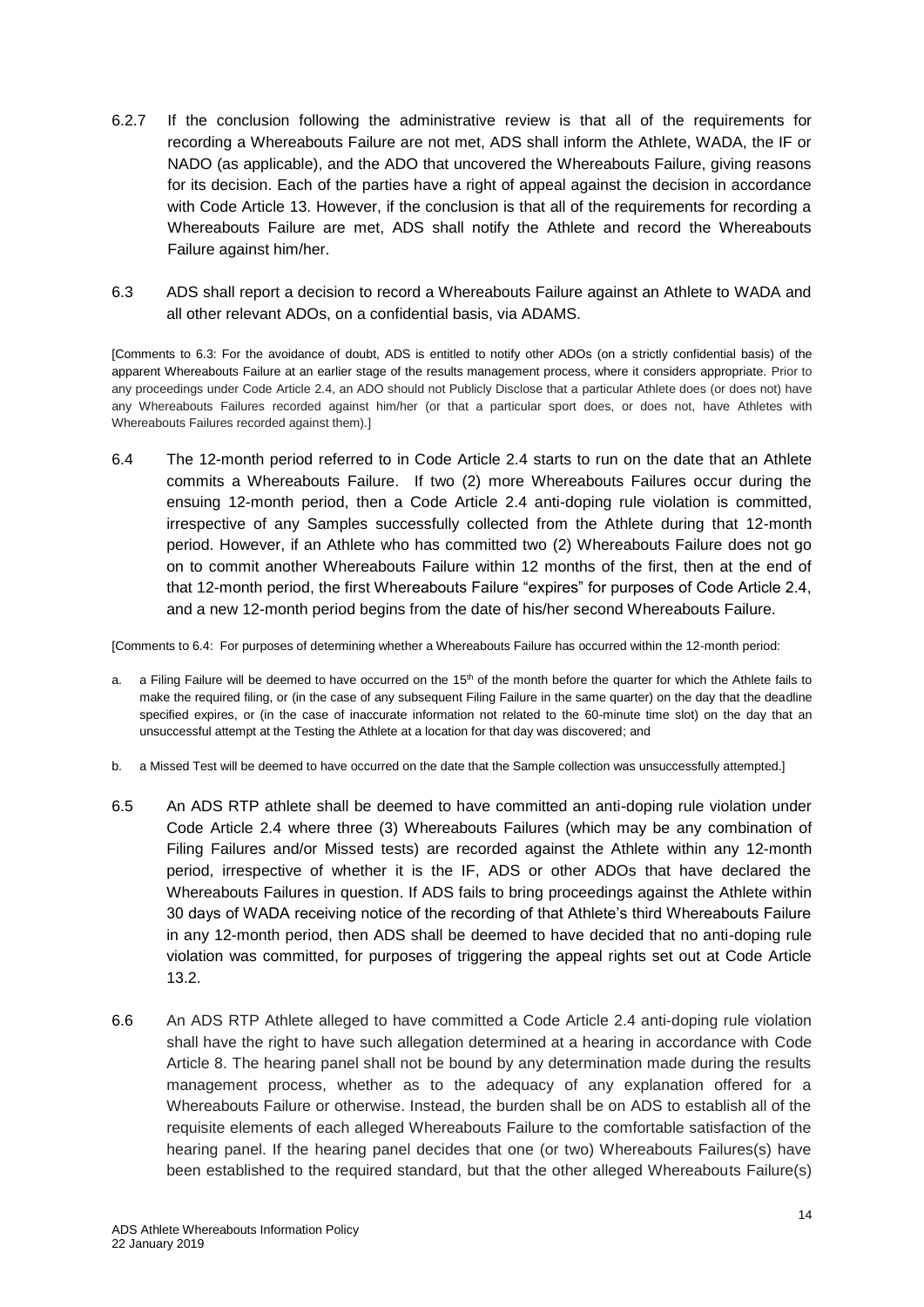has/have not, then no Code Article 2.4 anti-doping rule violation shall be found to have occurred. However, if the Athlete then commits one (or two, as applicable) further Whereabouts Failure(s) within the relevant 12-month period, new proceedings may be brought based on a combination of the Whereabouts Failure(s) established to the satisfaction of the hearing panel in the previous proceedings (in accordance with Code Article 3.2.3) and the Whereabouts Failure(s) subsequently committed by the Athlete.

[Comments to 6.6: Nothing in Article 6.6 of this Policy and Article I.5.5 of the ISTI is intended to prevent ADS challenging an argument raised on the Athlete's behalf at the hearing on the basis that it could have been but was not raised at an earlier stage of the results management process.]

- 6.7 A finding that an ADS RTP Athlete has committed a Code Article 2.4 anti-doping rule violation has the following Consequences:
- 6.7.1 Imposition of a period of Ineligibility in accordance with Code Article 10.3.2 (first violation) or Code Article 10.7 (subsequent violation(s)); and
- 6.7.2 In accordance with Code Article 10.8, Disqualification (unless fairness requires otherwise) of all individual results obtained by the Athlete from the date of the Code Article 2.4 anti-doping rule violation through to the date of commencement of any Provisional Suspension or Ineligibility period, with all of the resulting Consequences, including forfeiture of any medals, points and prizes.

For these purposes, the anti-doping rule violation shall be deemed to have occurred on the date of the third Whereabouts Failure found by the hearing panel to have occurred. The impact of any Code Article 2.4 anti-doping rule violation by an individual Athlete on the results of any team for which that Athlete has played during the relevant period shall be determined in accordance with Code Article 11.

### <span id="page-14-0"></span>**6B Procedures for Filing Failures by ADS DTP Athletes**

- 6.8 An ADS DTP Athlete is considered to have committed a Filing Failure if:
- 6.8.1 He/She fails to file his/her quarterly whereabouts information by the stipulated deadline;
- 6.8.2 His/Her whereabouts information is incomplete or inaccurate; and/or
- 6.8.3 ADS is unable to locate he/she for testing at their stipulated whereabouts locations.

[Comments to 6.8: Refer to Articles 4 and 5.1 and Section 5B of this Policy.]

- 6.9 If the apparent Filing Failure has been uncovered by an unsuccessful attempt to test the Athlete at his/her stipulated whereabouts locations, ADS shall review the file to determine whether all requirements of Article I.3.6 (in relation to a Filing Failure) of the ISTI are met.
- 6.10 If ADS concludes that all of the requirements have been met, a warning will be issued to the Athlete.
- 6.11 The warning shall include sufficient details of the Filing Failure to enable the Athlete to respond meaningfully, and shall give the Athlete a reasonable deadline to respond, advising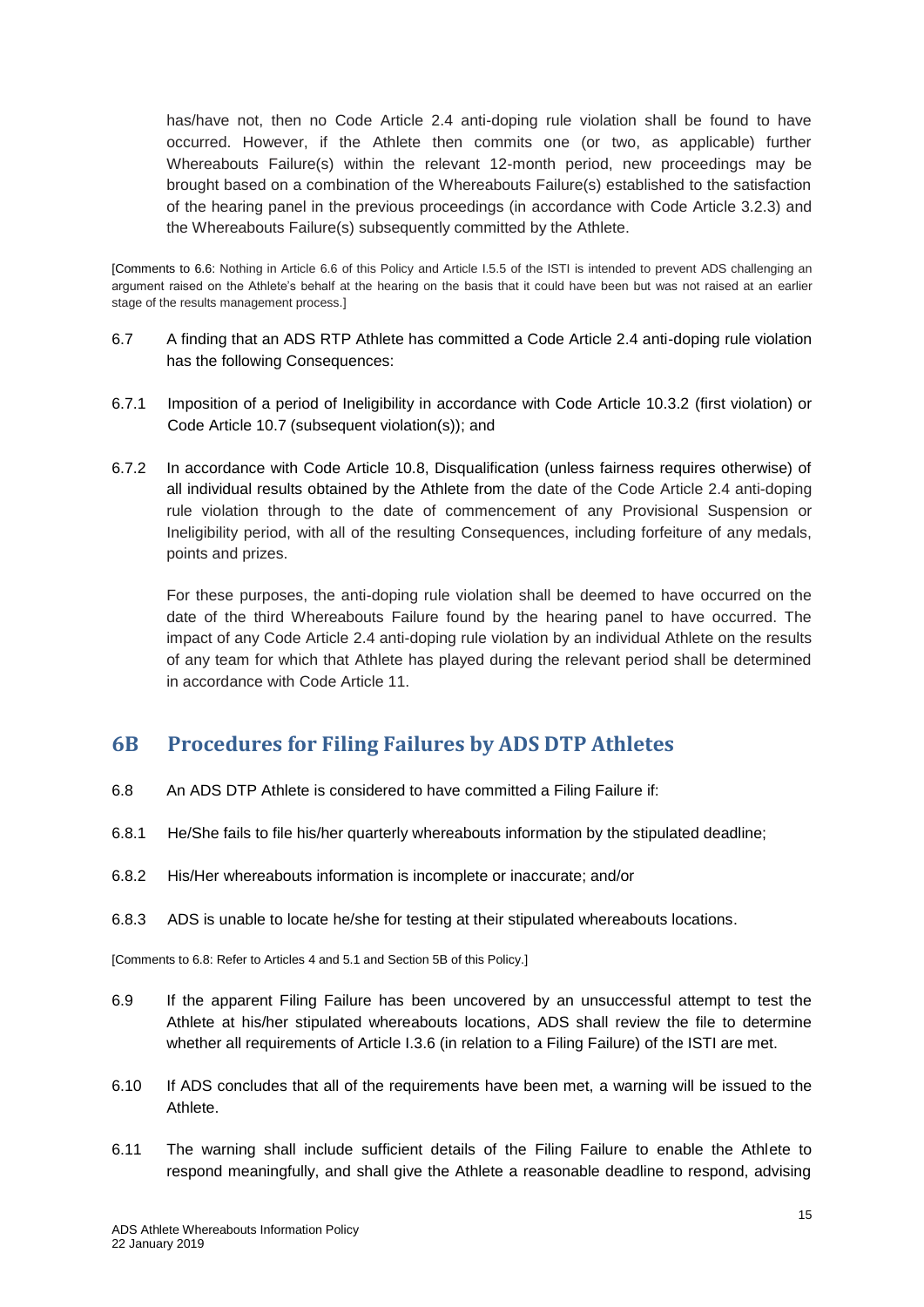whether he/she admits the Filing Failure and, if not, then why not. The warning must also advise the Athlete that in order to avoid a further Filing Failure he/she must file the missing whereabouts information by the deadline specified in the notice (which must be no less than 24 hours after receipt of the notice and no later than the end of the month in which the notice is received).

- 6.12 If the Athlete responds with an explanation within the deadline, ADS shall consider whether the Athlete's response changes its original decision that all of the requirements for the Filing Failure have been met. If as a result of the Athlete's explanation the requirements for the Filing Failure are no longer met, ADS shall withdraw the earlier warning issued to the Athlete.
- 6.13 An ADS DTP athlete who has three (3) warnings issued to him/her shall be included into the ADS RTP where all whereabouts requirements under Annex I of the ISTI and Code Article 2.4 shall apply.

[Comments to 6.13: No time period applies for warnings of Filing Failures issued to ADS DTP Athletes. That is, the 12-month period does not apply to warnings of Filing Failures issued to ADS DTP Athletes.]

### <span id="page-15-0"></span>**7 RETIREMENT AND RETURN TO COMPETITION**

- 7.1 An ADS RTP or ADS DTP Athlete who has given notice of retirement to ADS and his/her NSA may not resume competing unless he/she notifies ADS and his/her NSA at least six (6) months before he/she expects to return to competition and makes himself/herself available for unannounced Out-of-Competition Testing, including (if requested) complying with the whereabouts requirements of the ISTI at any time during the period before his/her actual return to competition. The *Return to Competition Notification Form* is at Appendix 4.
- 7.2 Where an ADS RTP Athlete retires from but then returns to sport, his/her period of nonavailability for Out-of-Competition Testing shall be disregarded for purposes of calculating the 12-month period referred to in Code Article 2.4. As a result, Whereabouts Failures committed by the Athlete prior to retirement shall be combined with Whereabouts Failures committed by the Athlete after he/she again becomes available for Out-of-Competition Testing. For example, if an Athlete committed two (2) Whereabouts Failures in the six (6) months prior to his/her retirement, then if he/she commits another Whereabouts Failure in the first six (6) months in which he/she is again available for Out-of-Competition Testing, that amounts to a Code Article 2.4 anti-doping rule violation.
- 7.3 As warnings of Filing Failures issued to ADS DTP Athletes are not bound by any time period (that is the 12-month period), any warnings issued to an ADS DTP Athlete for Filing Failures prior to retirement shall be combined with warnings of Filing Failures committed by the Athlete after he/she returns to sport and becomes available for Out-of-Competition Testing. For example, if the Athlete was issued two (2) warnings for Filing Failures prior to his/her retirement, then if he/she is issued a warning for Filing Failure after returning to sport and becoming available again for Out-of-Competition Testing, the Athlete shall be included into the ADS RTP where all whereabouts requirements under Annex I of the ISTI and Code Article 2.4 shall apply.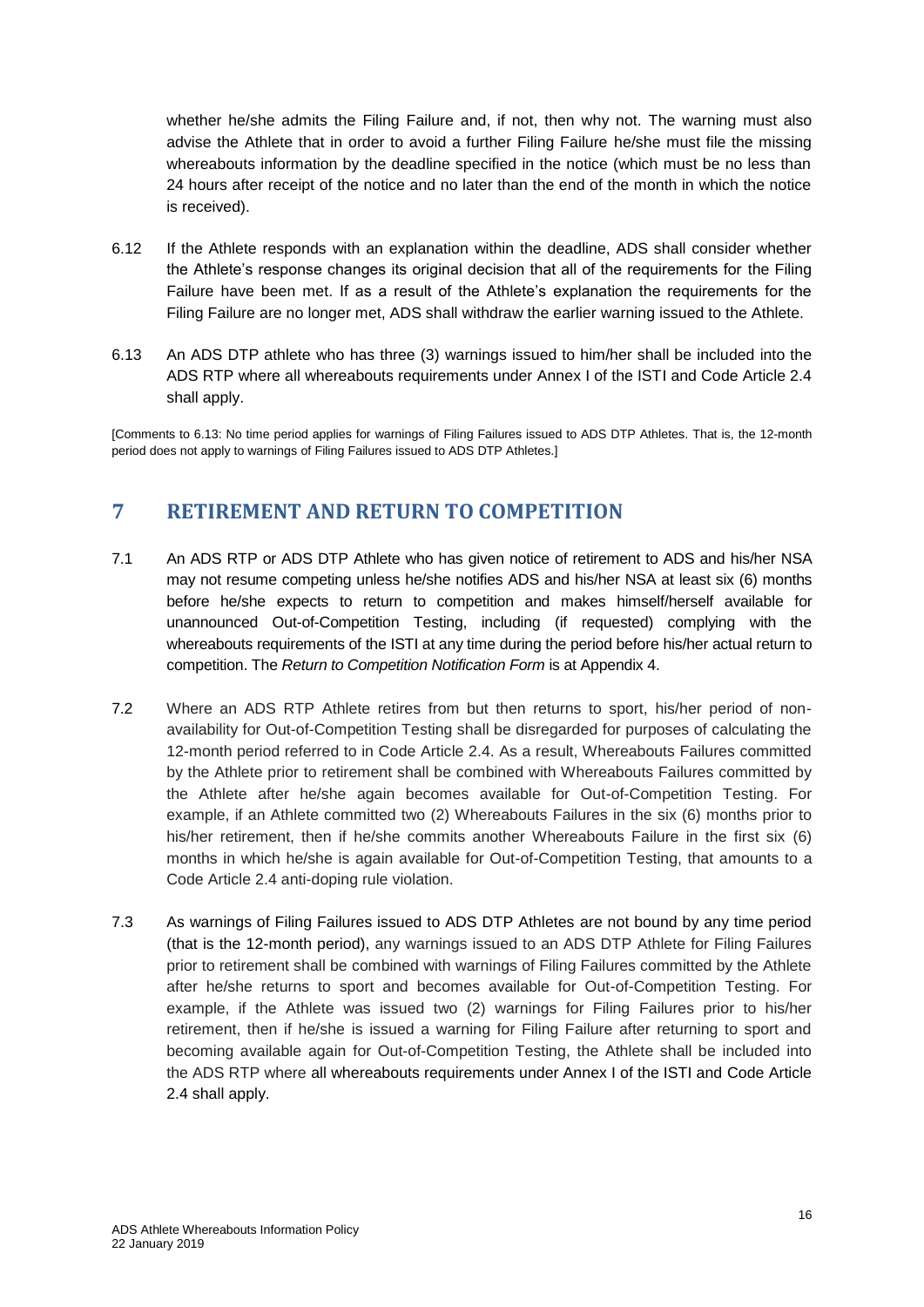#### <span id="page-16-0"></span>**8 MANAGEMENT OF ATHLETE INFORMATION**

8.1 ADS shall use and disseminate Athlete Whereabouts Information, and maintain its strict confidence in accordance with the ADS Anti-Doping Rules, Code Article 14 and the International Standard for the Protection of Privacy and Personal Information.

#### <span id="page-16-1"></span>**9 NOTICES**

- 9.1 All notices referred to in these Policy shall be governed by the provisions of this Article.
- 9.2 A notice to any Athlete shall be delivered by mail to the address furnished by that Athlete. Such notice shall be deemed to have been received by the Athlete five (5) working days after the date of posting. Where no address is provided, any notice to be given to the Athlete will be made through the relevant IF, NSA or ADO.
- 9.3 ADS may, where necessary and as an alternative to, or in conjunction with notice by mail, use the fax or electronic mail to deliver a notice under this Policy. Such notice shall be deemed to have been received by the Athlete on the day it is sent.
- 9.4 ADS may also, where necessary, use any other method of written communication to deliver a notice under this Policy.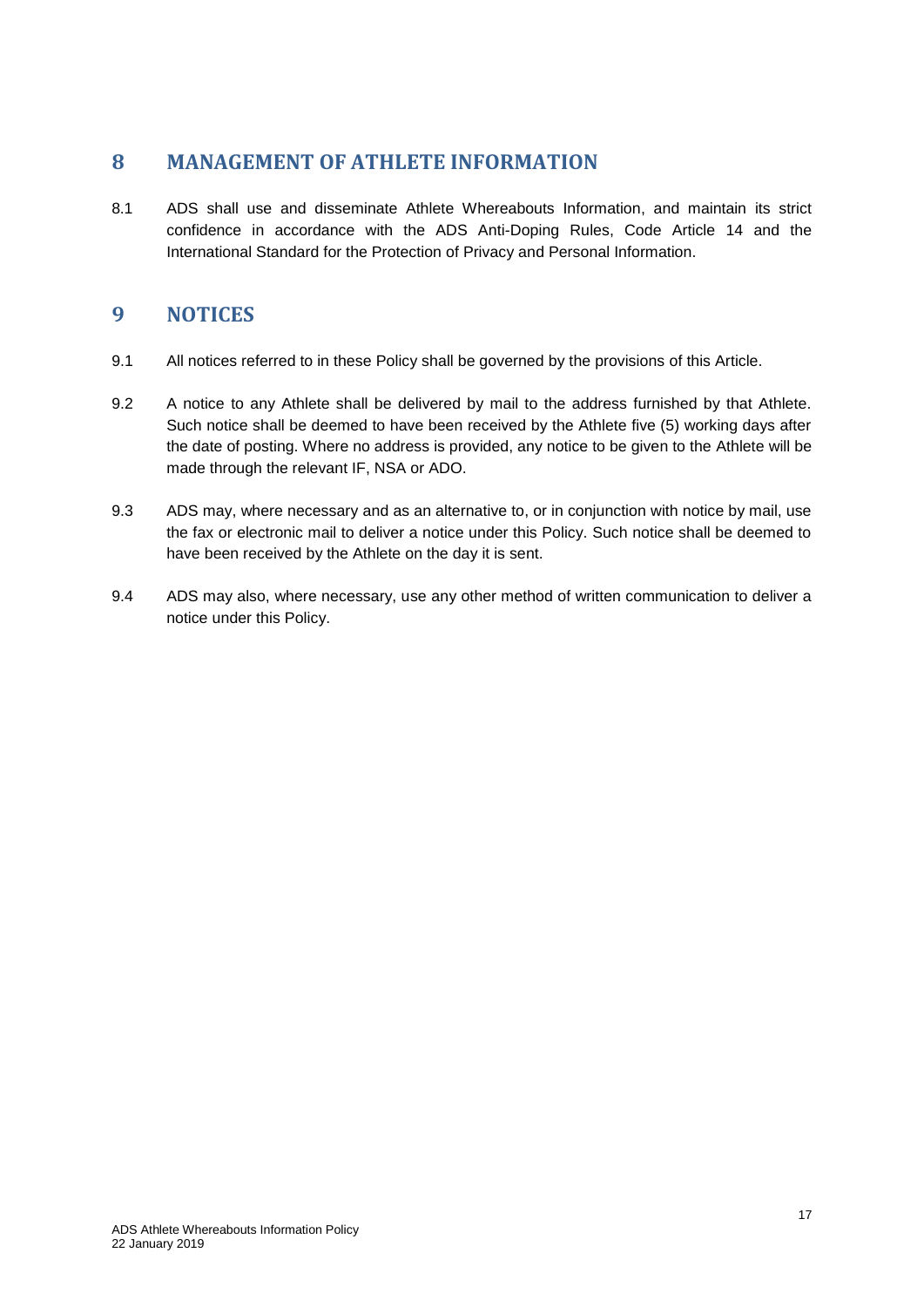# <span id="page-17-0"></span>**Appendix 1 – DEFINITIONS**

**ADAMS**: The Anti-Doping Administration and Management System is a Web-based database management tool for data entry, storage, sharing, and reporting designed to assist stakeholders and WADA in their anti-doping operations in conjunction with data protection legislation.

**ADS**: ANTI-DOPING SINGAPORE. The National Anti-Doping Organisation for Singapore.

**Anti-Doping Organisation (ADO)**: A Signatory that is responsible for adopting rules for initiating, implementing or enforcing any part of the Doping Control process. This includes, for example, the International Olympic Committee, the International Paralympic Committee, other Major Event Organizations that conduct Testing at their Events, WADA, International Federations, and National Anti-Doping Organisations.

**Athlete**: Any Person who competes in sport at the international level (as defined by each International Federation) or the national level (as defined by each National Anti-Doping Organisation). An Anti-Doping Organisation has discretion to apply anti-doping rules to an Athlete who is neither an International-Level Athlete nor a National-Level Athlete, and thus to bring them within the definition of "Athlete." In relation to Athletes who are neither International-Level nor National-Level Athletes, an Anti-Doping Organisation may elect to: conduct limited Testing or no Testing at all; analyze Samples for less than the full menu of Prohibited Substances; require limited or no whereabouts information; or not require advance TUEs. However, if an Article 2.1, 2.3 or 2.5 antidoping rule violation is committed by any Athlete over whom an Anti-Doping Organization has authority who competes below the international or national level, then the Consequences set forth in the Code (except Article 14.3.2) must be applied. For purposes of Article 2.8 and Article 2.9 and for purposes of anti-doping information and education, any Person who participates in sport under the authority of any Signatory, government, or other sports organisation accepting the Code is an Athlete.

[Comment: This definition makes it clear that all International- and National-Level Athletes are subject to the anti-doping rules of the Code, with the precise definitions of international- and national-level sport to be set forth in the anti-doping rules of the International Federations and National Anti-Doping Organisations, respectively. The definition also allows each National Anti-Doping Organisation, if it chooses to do so, to expand its anti-doping program beyond International- or National-Level Athletes to competitors at lower levels of Competition or to individuals who engage in fitness activities but do not compete at all. Thus, a National Anti-Doping Organisation could, for example, elect to test recreational-level competitors but not require advance TUEs. But an anti-doping rule violation involving an Adverse Analytical Finding or Tampering, results in all of the Consequences provided for in the Code (with the exception of Article 14.3.2). The decision on whether Consequences apply to recreational-level Athletes who engage in fitness activities but never compete is left to the National Anti-Doping Organisation. In the same manner, a Major Event Organization holding an Event only for masters-level competitors could elect to test the competitors but not analyze Samples for the full menu of Prohibited Substances. Competitors at all levels of Competition should receive the benefit of anti-doping information and education.]

**Athlete Support Personnel**: Any coach, trainer, manager, agent, team staff, official, medical, paramedical personnel, parent or any other Person working with, treating or assisting an Athlete participating in or preparing for sports Competition.

**Code**: The World Anti-Doping Code first adopted by WADA on 5 March 2003, and any subsequent amendments thereafter.

**Competition**: A single race, match, game or singular sport contest. For example, a basketball game or the finals of the Olympic 100-meter race in athletics. For stage races and other sport contests where prizes are awarded on a daily or other interim basis the distinction between a Competition and an Event will be as provided in the rules of the applicable International Federation.

**Domestic Testing Pool (DTP):** The pool of National-level Athletes, other than an International-Level or National-Level Athlete in ADS's Registered Testing Pool, established by ADS who are subject to both In-Competition and Out-of-Competition Testing as part of ADS's test distribution plan.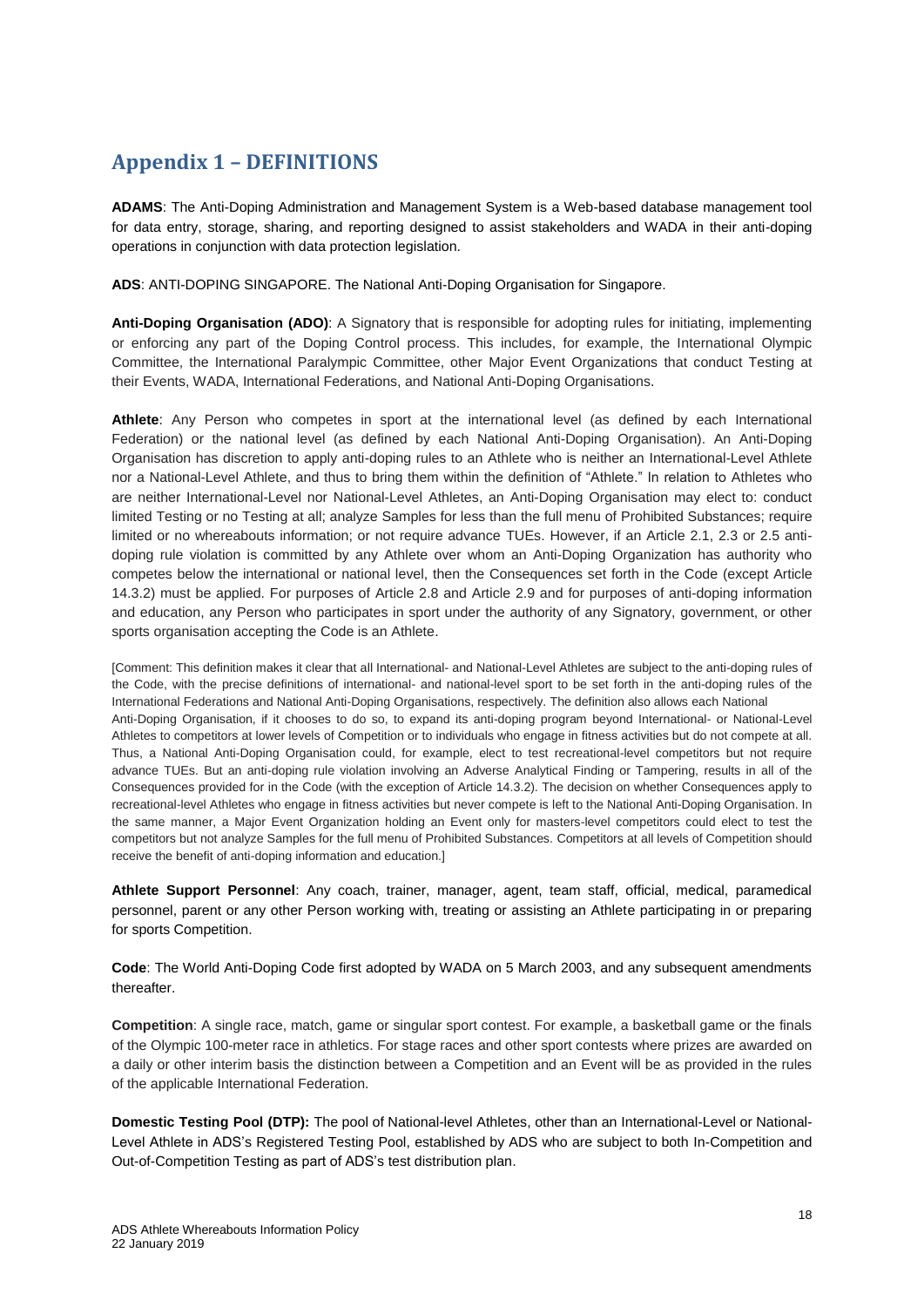**Doping Control**: All steps and processes from test distribution planning through to ultimate disposition of any appeal including all steps and processes in between such as provision of whereabouts information, Sample collection and handling, laboratory analysis, therapeutic use exemptions, results management and hearings.

**Doping Control Officer (DCO)**: An official who has been trained and authorized by the Sample Collection Authority to carry out the responsibilities given to DCOs in the International Standard for Testing and Investigations.

**Event**: A series of individual Competitions conducted together under one ruling body (e.g., the Olympic Games, FINA World Championships, or Pan American Games).

Filing Failure: A failure by the Athlete (or by a third party to whom the Athlete has delegated the task) to make an accurate and complete Whereabouts Filing that enables the Athlete to be located for Testing at the times and locations set out in the Whereabouts Filing or to update that Whereabouts Filing where necessary to ensure that it remains accurate and complete, all in accordance with Article I.3 of the International Standard for Testing and Investigations.

**In-Competition**: Unless provided otherwise in the rules of an International Federation or the ruling body of the Event in question, "In-Competition" means the period commencing twelve (12) hours before a Competition in which the Athlete is scheduled to participate through the end of such Competition and the Sample collection process related to such Competition.

[Comment: An International Federation or ruling body for an Event may establish an "In-Competition" period that is different than the Event Period.]

**International-Level Athlete**: Athletes who compete in sport at the international level, as defined by each International Federation, consistent with the International Standard for Testing and Investigations.

**International Federation (IF)**: An international non-governmental organisation administering one or more sports at the world level.

**ISTI:** The International Standard for Testing and Investigations.

**Minor:** A natural Person who has not reached the age of eighteen (18) years.

**Missed Test**: A failure by the Athlete to be available for Testing at the location and time specified in the 60 minute time slot identified in his/her Whereabouts Filing for the day in question, in accordance with Article I.4 of the International Standard for Testing and Investigations.

**National Anti-Doping Organisation (NADO)**: The entity(ies) designated by each country as possessing the primary authority and responsibility to adopt and implement anti-doping rules, direct the collection of Samples, the management of test results, and the conduct of hearings, all at the national level. This includes an entity which may be designated by multiple countries to serve as regional Anti-Doping Organisation for such countries. If this designation has not been made by the competent public authority(ies), the entity shall be the country's National Olympic Committee or its designee.

**National Event:** A sport Event involving international- or national-level Athletes that is not an International Event.

**National-Level Athlete**: Athletes who compete in sport at the national level, as defined by each National Anti-Doping Organisation, consistent with the International Standard for Testing and Investigations.

**National Olympic Committee**: The organisation recognized by the International Olympic Committee. The term National Olympic Committee shall also include the National Sport Confederation in those countries where the National Sport Confederation assumes typical National Olympic Committee responsibilities in the anti-doping area.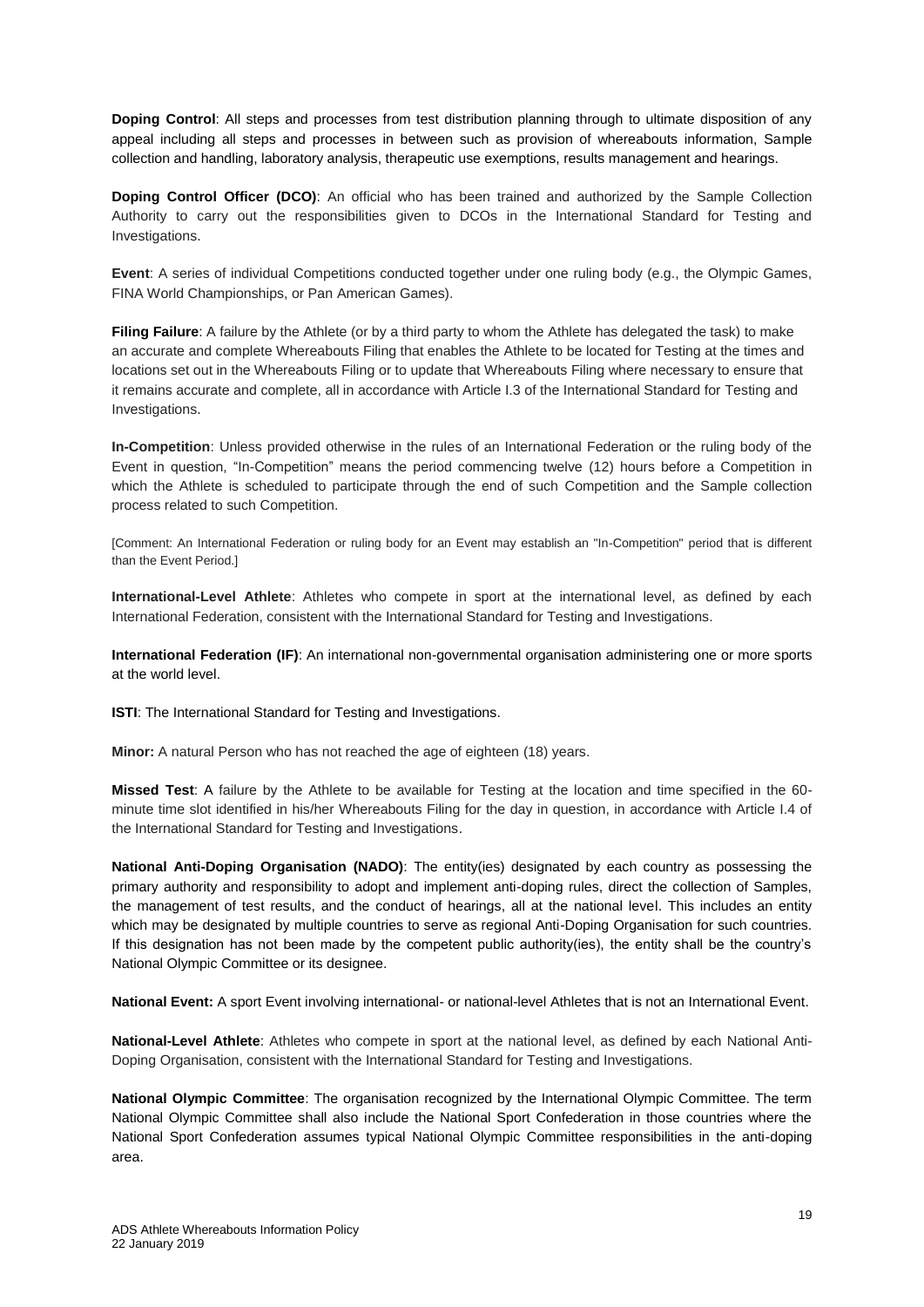**National Sports Association (NSA)**: A national non-governmental organisation administering one or more sports at a national level.

**No Advance Notice Testing:** Sample collection that takes place with no advance warning to the Athlete and where the Athlete is continuously chaperoned from the moment of notification through Sample provision.

**Out-of-Competition:** Any period which is not In-Competition.

**Registered Testing Pool (RTP):** The pool of highest-priority Athletes established separately at the international level by International Federations and at the national level by National Anti-Doping Organizations, who are subject to focused In-Competition and Out-of-Competition Testing as part of that International Federation's or National Anti-Doping Organization's test distribution plan and therefore are required to provide whereabouts information as provided in Article 5.6 and the International Standard for Testing and Investigations.

**Results Management Authority:** The organization that is responsible, in accordance with Code Article 7.1, for the management of the results of Testing (or other evidence of a potential anti-doping rule violation) and hearings, whether (1) an Anti-Doping Organisation (for example, the International Olympic Committee or other Major Event Organisation, WADA, an International Federation, or a National Anti-Doping Organisation); or (2) another organisation acting pursuant to the authority of and in accordance with the rules of the Anti-Doping Organization (for example, a National Federation that is a member of an International Federation). In respect of Whereabouts Failures, the Results Management Authority shall be as set out in Article I.5.1.

**Sample**: Any biological material collected for the purposes of Doping Control.

**Sample Collection Authority:** The organisation that is responsible for the collection of Samples in compliance with the requirements of the International Standard for Testing and Investigations, whether (1) the Testing Authority itself; or (2) another organisation (for example, a third party contractor) to whom the Testing Authority has delegated or subcontracted such responsibility (provided that the Testing Authority always remains ultimately responsible under the Code for compliance with the requirements of the International Standard for Testing and Investigations relating to collection of Samples).

**Sample Collection Session:** All of the sequential activities that directly involve the Athlete from the point that initial contact is made until the Athlete leaves the Doping Control Station after having provided his/her Sample(s).

**SNOC**: Singapore National Olympic Council. See National Olympic Committee.

**spexCarding**: This programme, under the Sport Singapore, is a system that identifies national-level athletes with the greatest potential to achieve success at the four Major Games (Olympic, Asian, Commonwealth and Southeast Asian Games) and provides them with comprehensive and customised support to help them fulfill their potential.

**Team Sport:** A sport in which the substitution of players is permitted during a Competition.

**Test Distribution Plan (TDP)**: A document written by an Anti-Doping Organisation that plans Testing on Athletes over whom it has Testing Authority, in accordance with the requirements of Article 4 of the International Standard for Testing and Investigations.

**Testing**: The parts of the Doping Control process involving test distribution planning, Sample collection, Sample handling, and Sample transport to the laboratory.

**Testing Authority:** The organization that has authorised a particular Sample collection, whether (1) an Anti-Doping Organisation (for example, the International Olympic Committee or other Major Event Organisation, WADA, an International Federation, or a National Anti-Doping Organisation); or (2) another organisation conducting Testing pursuant to the authority of and in accordance with the rules of the Anti-Doping Organisation (for example, a National Federation that is a member of an International Federation).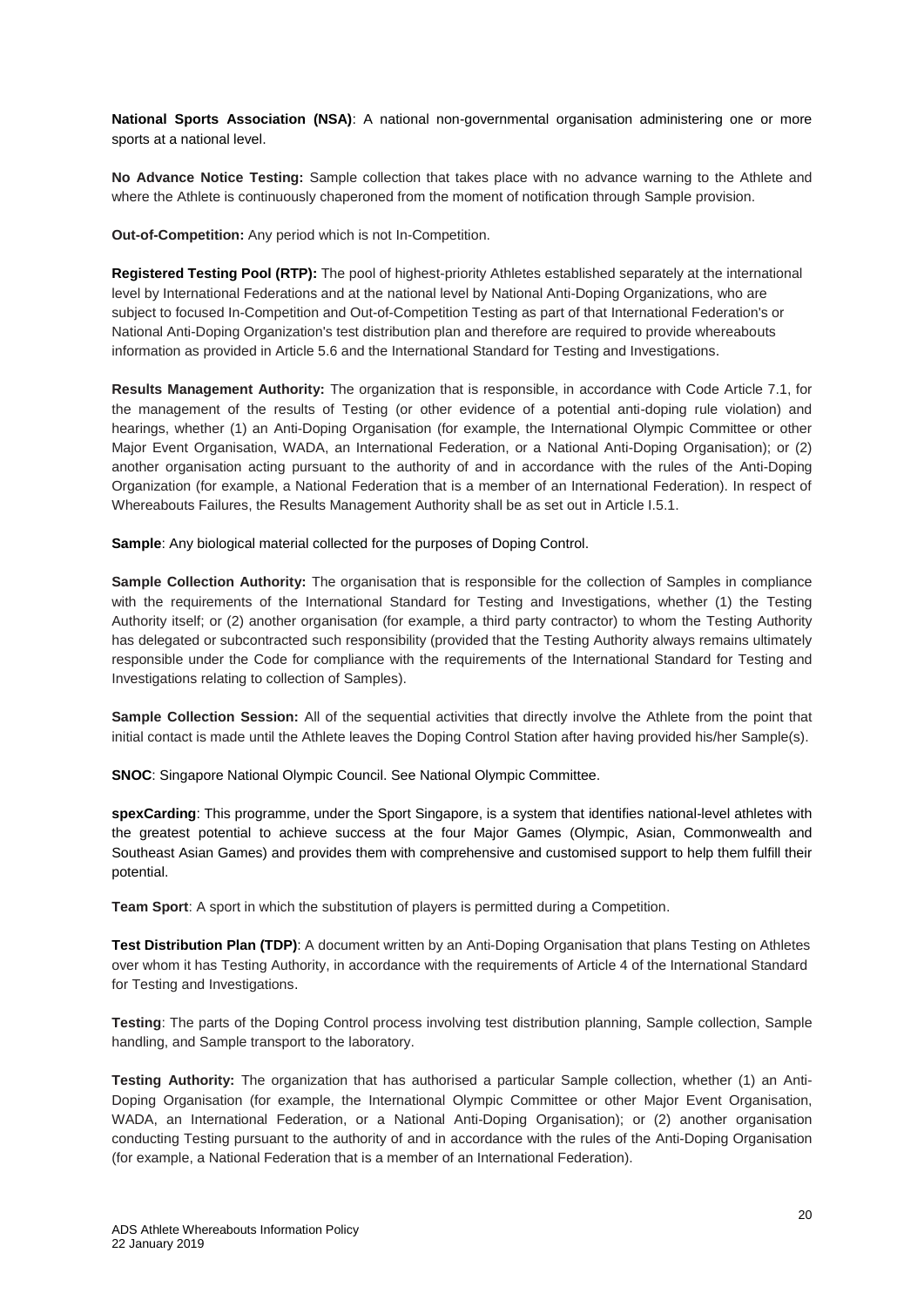**Unsuccessful Attempt Report**: A detailed report of an unsuccessful Testing attempt to collect a Sample from an Athlete in the ADS RTP or DTP, setting out the date of the attempt, the location visited, the exact arrival and departure times at the location, the steps taken at the location to try to find the Athlete (including details of any contact made with third parties), and any other relevant details about the attempt.

**Whereabouts Failure**: A Filing Failure or a Missed Test.

**Whereabouts Filing**: Information provided by or on behalf of an Athlete in a Registered Testing Pool that sets out the Athlete's whereabouts during the following quarter, in accordance with Article I.3 of the International Standard for Testing and Investigations.

**WADA**: The World Anti-Doping Agency, being a Foundation constituted under the Swiss Civil Code in Lausanne on 10 November 1999 and any National Anti-Doping Organisation contracted by WADA.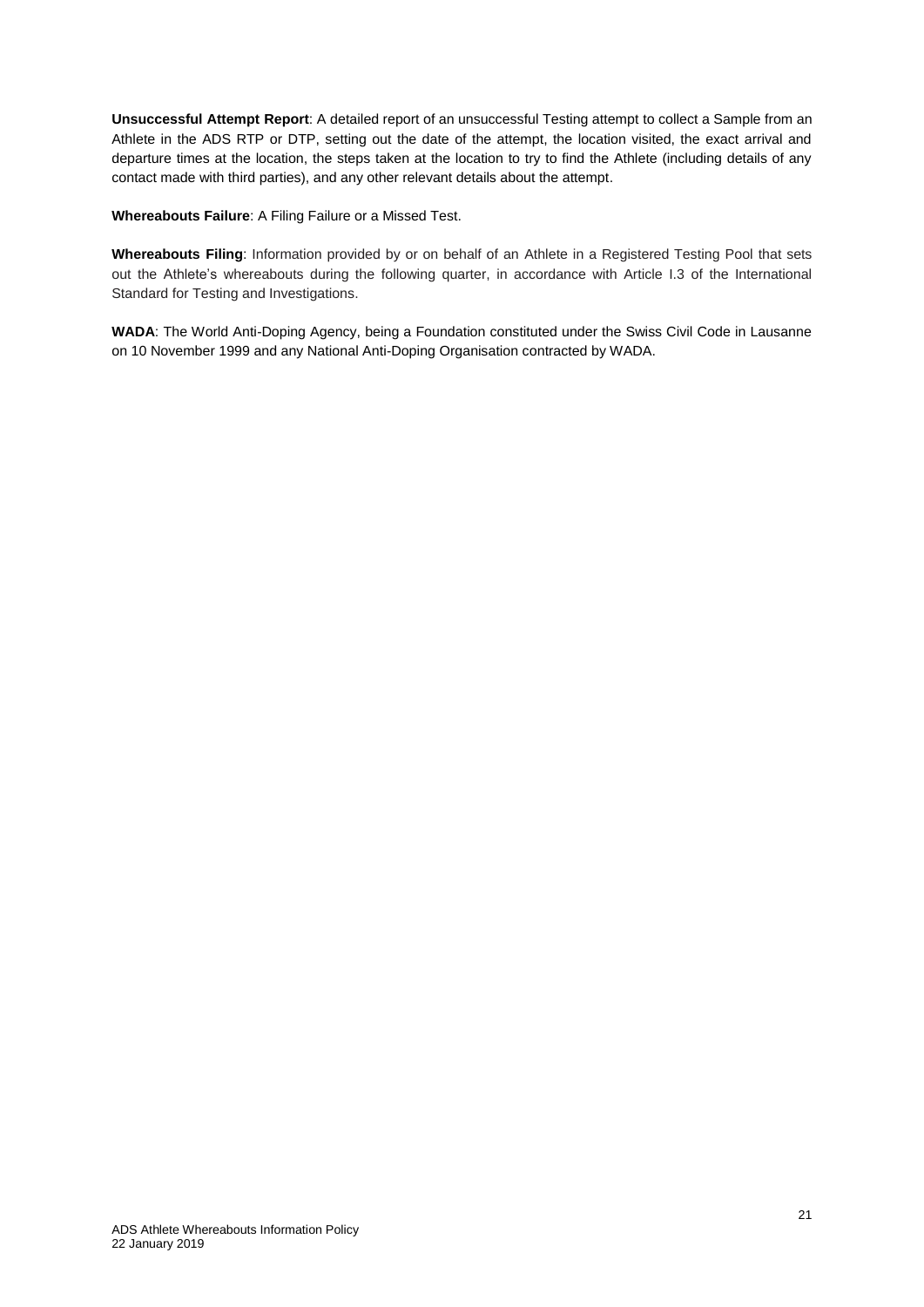# <span id="page-21-0"></span>**Appendix 2 – ATHLETE RETIREMENT NOTIFICATION FORM**

#### **ATHLETE RETIREMENT NOTIFICATION FORM**

| <b>Athlete Information</b>              |        |                     |             |
|-----------------------------------------|--------|---------------------|-------------|
| Surname:                                |        | <b>Given Names:</b> |             |
| Male                                    | Female |                     |             |
| NRIC No:<br>Date of Birth (dd/mm/yyyy): |        |                     |             |
| Address:                                |        |                     |             |
| Country:                                |        | Postal Code:        |             |
| Telephone:                              |        | (H)                 | (O)<br>(HP) |
| Email:                                  |        |                     |             |
| Sport:                                  |        | Discipline:         |             |
| National Sports Association (NSA):      |        |                     |             |
|                                         |        |                     |             |

I hereby certify that I have decided to retire from sport and I request that my name be removed from the ADS Registered Testing Pool / Domestic Testing Pool\*.

I also acknowledge that I am aware of Article 5.7 of the ADS Anti-Doping Rule which states that athletes who retire from sport while in the ADS testing pool:

- (a) may not compete in any International or National events in any sport when in retirement, and that any competition results obtained will be disqualified;
- (b) are required to provide written notice to ADS at least six (6) months' before returning to competition;
- (c) must make themselves available for testing for a period of six (6) months before returning to competition; and
- (d) must comply with whereabouts requirements of the International Standard for Testing and Investigations.

Signature of Athlete Date

For Athletes who are Minors (below 18 years old):

Name & Signature of Parent / Guardian Date

Please complete this form legibly and return to **Anti-Doping Singapore**: **3 Stadium Drive, Singapore 397630 Fax: +65-6440 9205 or Email: ads@sport.gov.sg**

\* Delete where applicable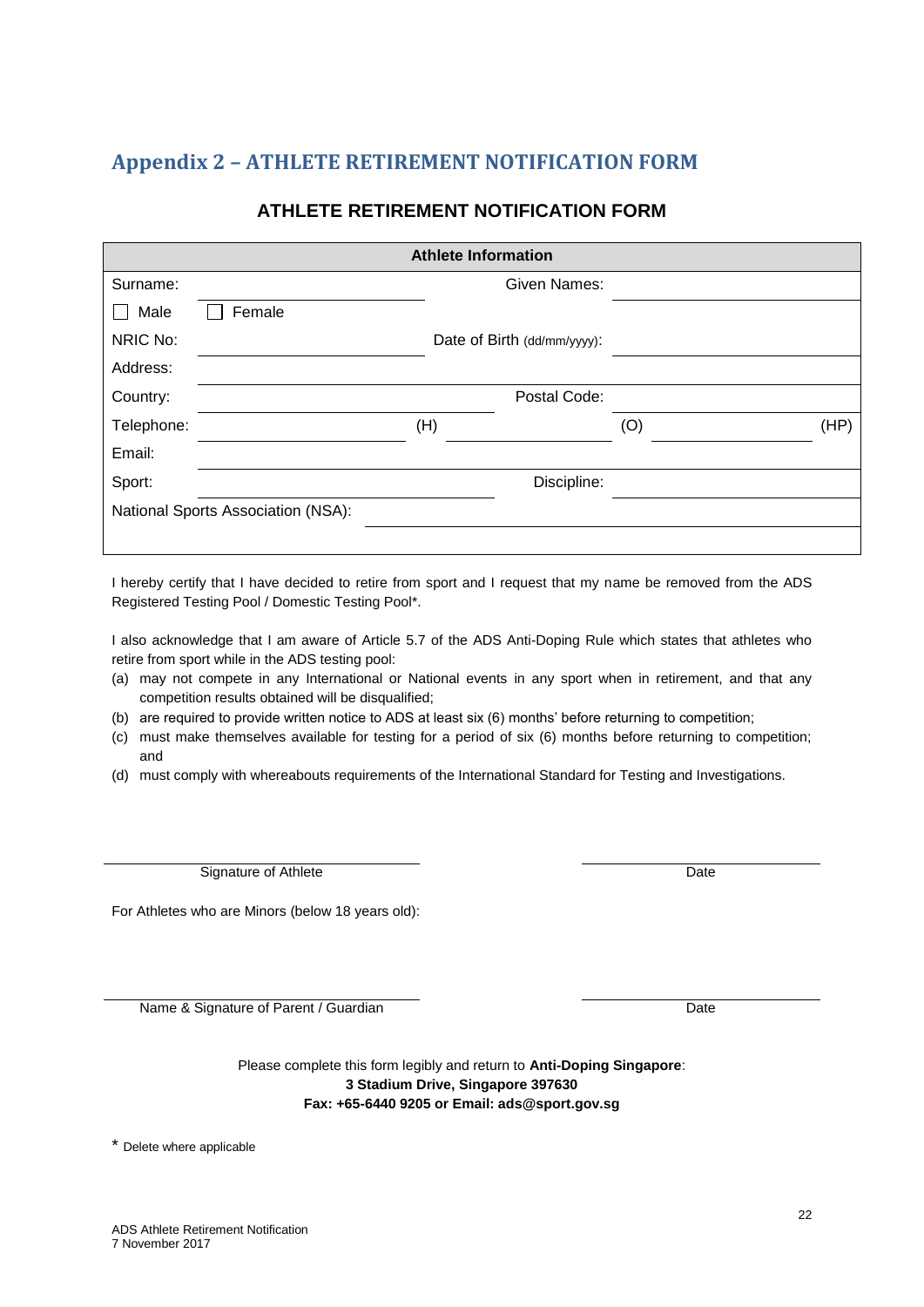## <span id="page-22-0"></span>**Appendix 3 – AUTHORISED REPRESENTATIVE FORM**

#### **ATHLETE WHEREABOUTS INFORMATION AUTHORISED REPRESENTATIVE DECLARATION**

| ۱,        | NRIC no:                                               |                  |
|-----------|--------------------------------------------------------|------------------|
|           | Name of Athlete                                        |                  |
| οf        |                                                        |                  |
|           | National Sports Association (NSA) and Sport Discipline |                  |
| authorise |                                                        |                  |
|           | Name of Authorised Representative                      |                  |
|           |                                                        |                  |
|           | Authorised Representative Address                      |                  |
|           | (Email)                                                | (Contact Number) |

to provide and/or update Anti-Doping Singapore (ADS) with my Athlete Whereabouts Information.

I acknowledge that my authorisation to my named Authorised Representative does not in any way reduce or invalidate my responsibilities as an athlete to ensure that the Athlete Whereabouts Information provided to ADS is at all times current, accurate and complete.

I understand that if my Authorised Representative fails to provide the required Athlete Whereabouts Information, in whole or in part, or provides incorrect information to ADS, then ADS may still declare that I have either:

- a) failed to comply with request to inform ADS of my location; and/or
- b) failed to be located for a sample after being requested to provide my location.

I further understand that if I have already received two such declarations, and my Authorised Representative fails to provide the required Athlete Whereabouts Information, in whole or in part, or provides incorrect information to ADS, then ADS may determine that I have committed either of the following anti-doping rule violations:

- a) failure to comply with request to inform ADS of my location; and/ or
- b) failure to be located for a sample after being requested to provide my location.

Athlete Name **Athlete Signature** Athlete Signature **Athlete Signature Date** 

Authorised Representative Name **Authorised Representative Signature** Date

When completing this form please print all details in BLOCK letters. Completed forms should be sent to ADS by email, mail or fax:

**Anti-Doping Singapore** 3 Stadium Drive, Singapore 397630 Tel: 65-65005451/430 Fax: 65-6440 9205 Email: ads@sport.gov.sg